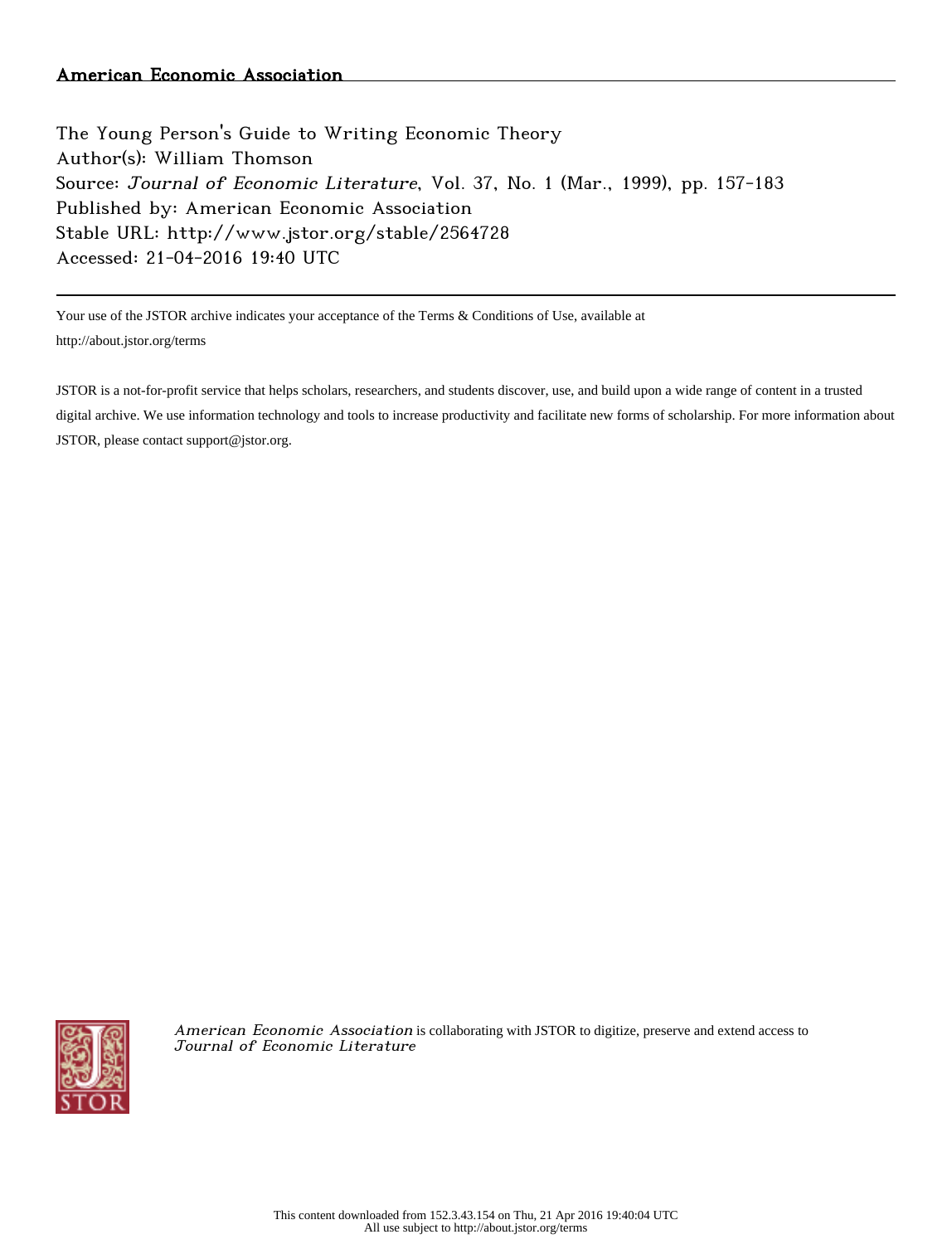# The Young Person's Guide to Writing Economic Theory

### WILLIAM THOMSON<sup>1</sup>

#### 1. Introduction

 HERE ARE MY recommendations for writing economic theory (and, to some extent, giving seminar presenta tions). My intended audience is young economists working on their disserta tions or preparing their first papers for submission to a professional journal.

 Although I discuss general issues of presentation, this essay is mainly con cerned in its details with formal models. It does not cover the writing up of em pirical work. However, since most pa pers begin with the introduction and the analysis of a model, I hope that it will be useful to anyone, irrespective of field, and not just to fledgling theorists.

The principles of good writing-sim-

 1 Department of Economics, University of Rochester, Rochester, NY 14627. This is an abbre viated version of a paper entitled "Writing Papers," which is available from the author upon request. I encourage readers to send me their comments at wth2@troi.cc.rochester.edu. I thank Marcus Berliant, Youngsub Chun, Jacques Crémer, John Duggan, James Foster, Tarık Kara, Jerry Kelly, Bettina Klaus, Kin Chung Lo, Leslie Marx, Lionel McKenzie, Philip Reny, Suzanne Scotchmer, and Jean-Max Thomson for their help ful comments and James Schummer for making a reality of my fantasy of letters tumbling down a cliff (footnote 10) in accordance with the laws of physics. I also thank Toru Hokari for the figures. My greatest debt is to John McMillan, Martin Os borne, John Pencavel, James Schummer, the edi tors, and two anonymous referees of this journal for their numerous and extremely useful sugges tions.

 plicity, clarity, unity-are universal, but when it comes to putting them into practice, multiple choices are often available, and these recommendations to follow unavoidably reflect my personal tastes. Also, they are occasionally in compatible. This is where judgement comes in. Exercise yours. I make much use of the imperative mode, but I can well imagine that you will come down differently on a number of the issues I raise. What is important is for you to think about them.

 Good writing requires revising, revis ing, and revising again. Undoubtedly, you will spend many months perfecting your first papers, but this work is one of the wisest investments that you will ever make. In your future papers, you will face the same issues again and again, and with the experience you will have gained, you will be able to handle them quickly and efficiently.

 Do not think that if your ideas are interesting, people will read your work whether or not it is well written. Your papers are competing with many others that constantly arrive on the desks of the people you hope to reach, so if it is not clear to them fairly quickly that they will get something out of reading your work, they will not even start.

 Finally, putting your results on paper is not subsidiary to producing them. The process of writing itself will lead you to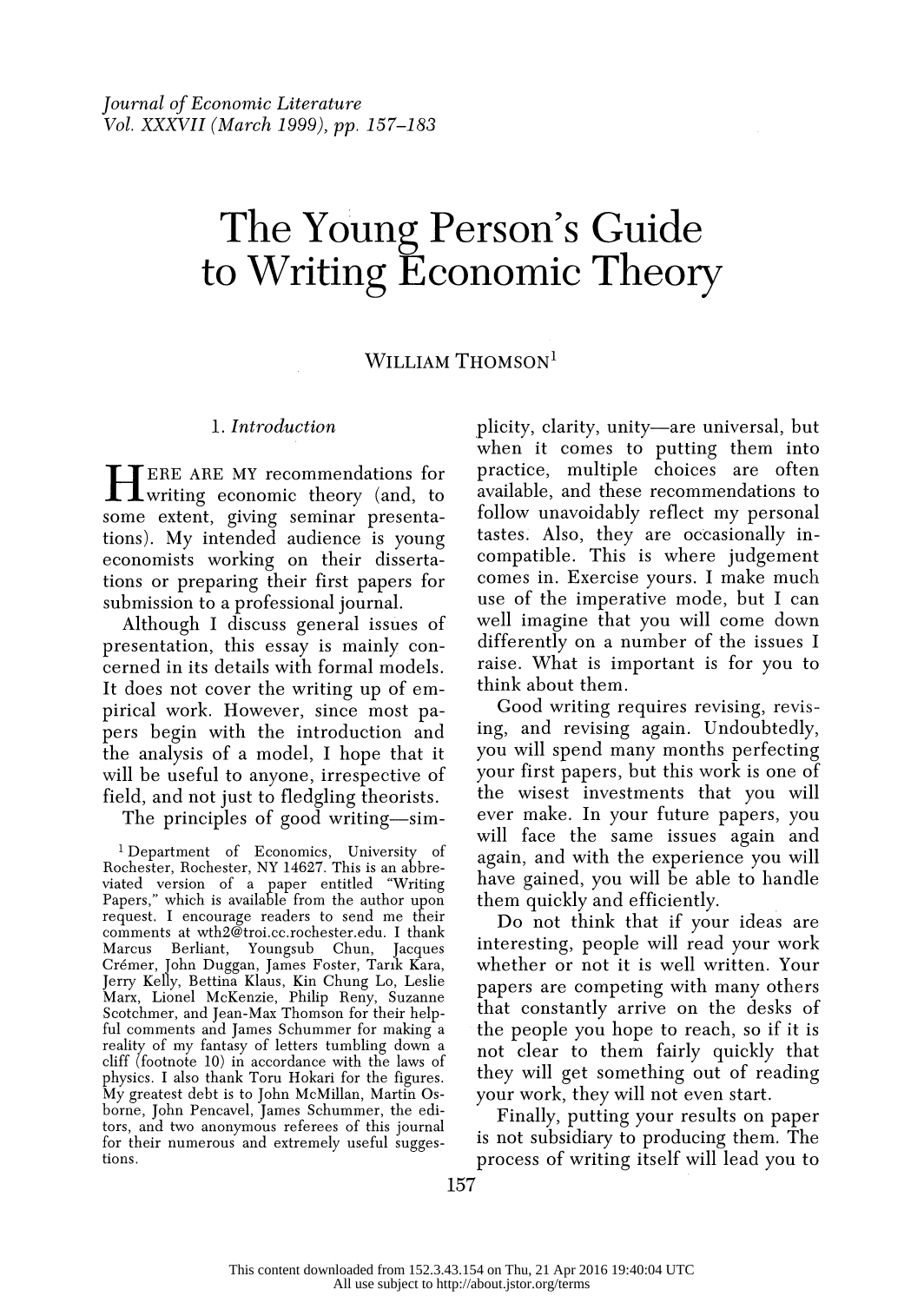new knowledge. Learn to write but also write to learn.2

#### 2. General Principles

 Convey your message efficiently.3 By leafing through your article, a reader should be able to easily spot the main results, figure out most of the notation, and locate the crucial definitions needed to understand the statement of each theorem.

 Readers who have found your central points interesting and want to know more, but have little time to invest in your work, should then be able to get an idea of your methods of proof by visual inspection. It is often quite infor mative just to glance at the way an argument is structured and to identify the central assumptions and the known theorems on which it is based. Think about the way you read a paper. You probably do not proceed in a linear way. Instead, you scan it for the formal re sults and look around them for an expla nation of the notation and terminology that you do not recognize or guess. You do not like having to spend too much time to find what you need. Your read ers probably feel the same way about your work.

 The Components of a Paper. Your ti tle should be as descriptive of your topic as possible. Devote time to your abstract, as it is on that basis that many potential readers will decide whether to continue. In your acknowledgment foot note, be generous. Include the seminar participant who suggested a name for a  condition you introduced, or directed you to a pertinent reference. Your ap portionment of credit among the vari ous people who helped you, however, should be commensurate with the time and effort they spent and the usefulness of the suggestions they made. The referee who sent you five pages of comments deserves recognition in a separate sentence.

 In your introduction, briefly place your work in the context of the existing literature and describe your main find ings. Do not start with a two- or three page survey of the field; your reader will want to know what your contribu tion is sooner than that. Use plain lan guage, and skip the technical details. Your literature review should not be a mere enumeration of previous articles. In describing the work on which you build, give priority to the development of the ideas rather than to telling us who did what, although this information should be included, and where you stepped in should be unambiguous. You need not repeat in the body of the pa per all of the points that you made in the introduction, although some repeti tion is unavoidable. On the other hand, I do not generally favor relegating proofs to appendices (more on this later).

 Your conclusion should not be a re hashing of the introduction. However, a compact summary of your results and a statement of the main lesson to be drawn from your analysis is a good lead to a list of specific open questions and a general discussion of promising direc tions for future work, all of which do belong there. In your bibliography, give the relevant background papers. If a good survey is available, mention it. You may have to include papers that you did not use, and papers that you discovered only after you completed yours. Check references carefully, and update them as papers get published.

 <sup>2</sup> I owe this formula to William Zinsser's 1989 pedagogical essay. Writing to Learn, a book that I strongly recommend.

 <sup>3</sup> This paper is longer than the average, but ex cept in Lake Wobegon, not all papers can be<br>shorter than the average. Actually, I do not have a recommendation on how long a paper should be, except for "Make it as long as it needs to be, no longer, and no shorter." If its structure is clear, length by itself is not a problem.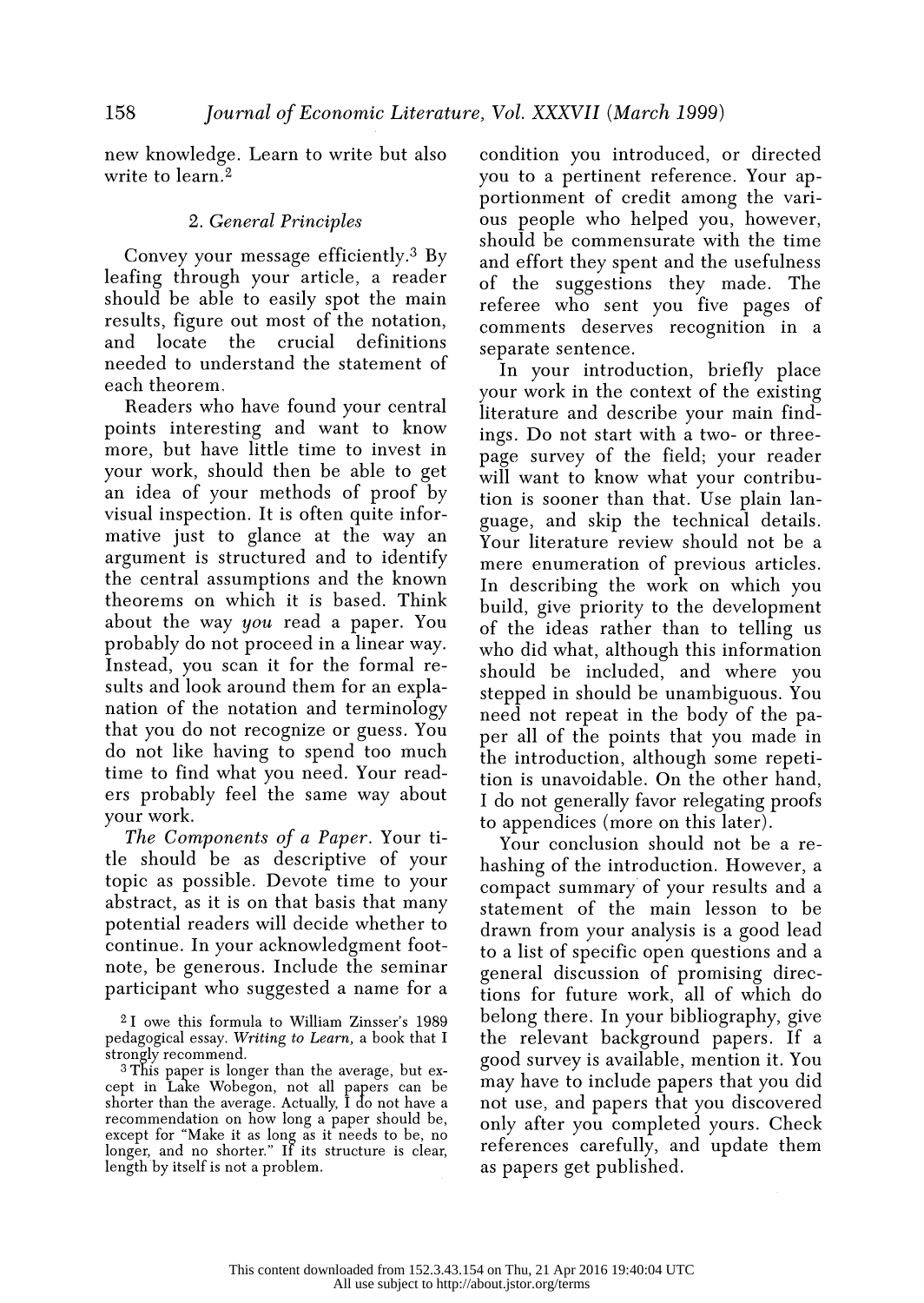The structure of your paper should be clear, as should the structure of each section, each subsection, and each para graph. To better see how your para graphs fit together, summarize each of them in one sentence. Does the string of these sentences make sense? It should. Perform this exercise also at the level of subsections, and then sections.

 Show that what you did is interesting and has not been done before. To show that your results are significant, the temptation is great to present them with the utmost generality, with big words, and in gory detail. Resist it! Try instead to make your argument appear simple, and even trivial. This exercise in humility will be good for your soul. It will also give referees a warm feeling about you. Most importantly, it will help you prove your results at the next level of generality.

 Because the refereeing process and publication constraints often have the unfortunate effect of wiping out from a paper most of what could make it easily understandable, you may think that if yours does not contain at least one re sult that looks difficult, it is not ready for submission. You are rightly proud of the sophisticated reasoning that led you to your findings. Nevertheless, work hard to make them look simple.4

 To show that what you do has not been done before, explain how your as sumptions differ from the assumptions used in related literature, and why these differences are significant, both conceptually and technically. Demon strate your knowledge of this literature by citing the relevant articles and tell ing us how they pertain to your subject.

 Also, motivate your work, but do not over-motivate it, or your readers will get suspicious.

 Do not forget the process by which you made your discovery. By the time your paper is finished, it will cover an arbitrary number of goods and agents, general production possibilities, uncer tainty, and so forth, and nobody will un derstand it. If you read it several months later, you will not understand it either. You got to your main theorem in small steps, by first working it out for two agents, two goods, linear technolo gies, and with no uncertainty, and by drawing lots of diagrams. It is also by looking at simple versions of your model that your reader will understand the central ideas, and it is most likely these central ideas, not the details of proofs, that will help her in her own work.

 Reproducing the process of discovery in a paper is not easy, but try. In a semi nar, quite a bit more can be done be cause of the informality of the occasion. Explaining how you came to the formu lation you eventually chose and to your results, however, is not a license to a rambling discussion in which notation, definitions, assumptions, and motiva tion are all mixed up, like the ingredi ents of a big salad. Even worse is adding some semi-formal algebraic ma nipulations (tossing the salad?), and suddenly confronting us with the sen tence: "We have therefore proved the following theorem: . . ." As a reader, I feel as if I have been mugged when I find myself in that situation.

 Another principle that has wide valid ity is that good exposition means going back and forth between the general and the particular, and I will give several illustrations of it.

 Learn from your errors. There is nothing like having misunderstood something to really understand it, and

 <sup>4</sup>As a young economist, it is natural that you should be proud of the complicated things you achieve; as you get older, you will become proud of the simple things you do. (Of course, it is not because you will not be able to handle the compli cated things anymore.)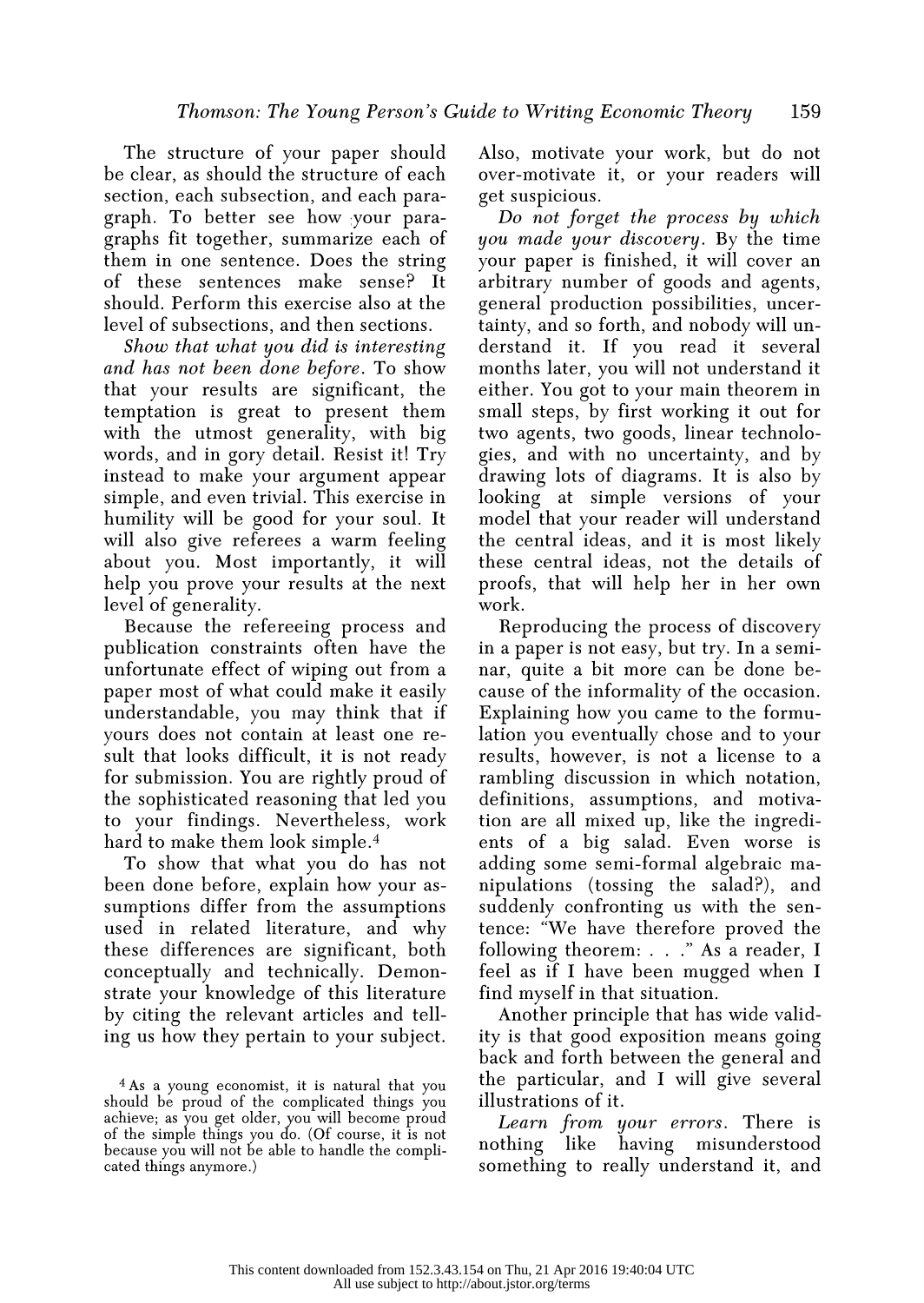there is nothing like having seriously misunderstood it to really, really under stand it. Instead of being embarrassed by your errors, you should cherish them. I will even say that you cannot claim to have understood something un til you have also very completely under stood the various ways in which it can be misunderstood. It has been said be fore, and better: "Erreur, tu n'es pas un mal." (Gaston Bachelard 1938)

 Your readers are likely to be victims of the same misunderstandings that you were. By remembering where you had trouble, you will anticipate where you may lose them, and you will give better explanations. In a seminar, quickly identifying the reason why someone in the audience is confused about some as pect of your paper may save you from a 10-minute exchange that otherwise would force you to rush through the second half of your presentation.

#### 3. Notation

Choose notation that is easily recognizable. If you have no problem remem bering what all of your variables desig nate, congratulations! But you have been working on your paper for several months now. Unfortunately, what you call x is what your reader has been calling  $m$  since graduate school.

 The best notation is notation that can be guessed. When you see a man walk ing down the street with a baguette un der his arm and a beret on his head, you do not lhave to be told he is a French man. You know he is. You can immedi atelv and legitimately invest him with all the attributes of Frenchness, and this greatly facilitates the way you think and talk about him. You can guess his children's names-Renée or Edmond and chuckle at his supposed admiration for Jerry Lewis.

Simnilarly, if Z designates a set, call

its members z and z', perhaps x,  $y$ , and z, but certainly not b, or  $\ell$ . Upon encountering  $z$  and  $z'$ , your reader will im mediately know what space they belong to, how many components they have, and that these components are called  $z_i$ and  $z_i$ . If  $\Phi$  is a family of functions, reserve the notation  $\varphi$  and  $\tilde{\varphi}$ , (perhaps  $\psi$ or even  $f$ ) for members of the family, but certainly not  $\alpha$  or m.

If  $R_i$  is agent *i*'s preference relation, you may have to designate his most pre ferred bundle in some choice set by  $b_i(R_i)$ , his demand correspondence by  $d_i(R_i)$ , and so on, but dropping this func tional dependence may not create ambi guities. For instance, you may write  $b_i$ and  $d_i$ , provided that you designate agent *j*'s most preferred element in the choice set and his demand correspon dence by  $b_i$  and  $d_i$ , and the comparable concepts when agent i's preferences are changed to  $R_i'$  by  $b_i'$  and  $d_i'$ .

Designate time by t, land by  $\ell$ , alternatives by  $a$ , mnemonic notation by  $mn$  and so on (and make sure that no two concepts in your paper start with the same letter).

 Some letters of the alphabet are used in certain ways so generally in your field that their common interpretation may get in the way of other uses that you want to make of them. You will prob ably be better off accepting tradition. Do not designate just any quantity by  $\in$ . Reserve this letter for small quantities or quantities that you will make go to zero.<sup>5</sup> Call your generic individual  $i$ , his preference relation  $R_i$ , his utility function  $u_i$ , and his endowment vector  $\omega_i$ . The production set is  $Y$ . Prices are  $p$ ,

 $5$  I like the fragile look of my  $\epsilon$ , especially when my printer is running out of toner. How could one doubt that the quantity it designates is about to fade into nothingness? However, as a referee re minded me, in econometrics, the error term  $\epsilon$  is not necessarily a small quantity, but rather a quan tity that one would like to be small.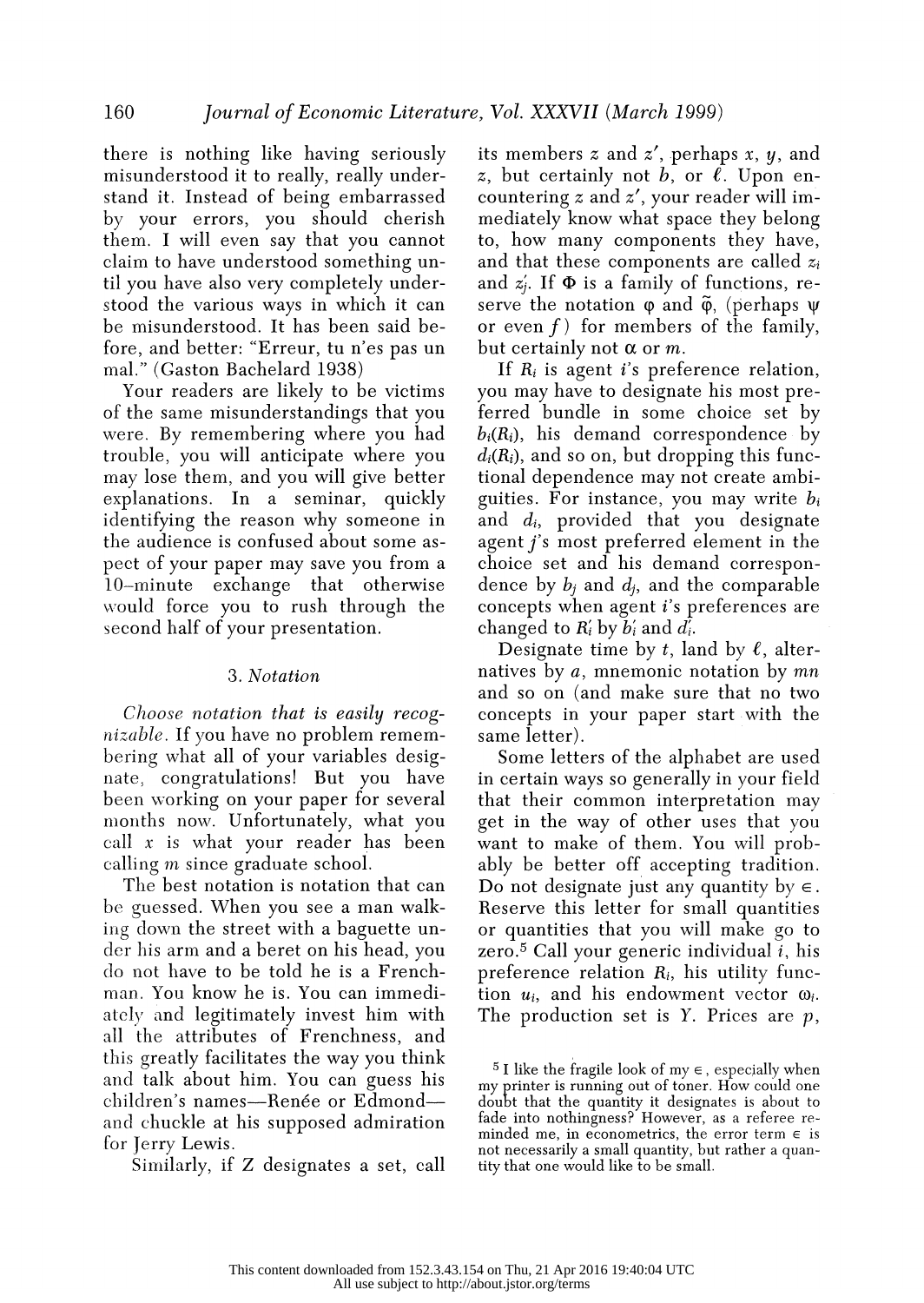quantities q. Calligraphic letters often refer to families of sets; so, a is a mem ber of the set A, which is chosen from the family A.

 Choose mnemonic abbreviations for assumptions and properties. Do not re fer to your assumptions and properties by numbers, letters, or letter-number combinations. Since you state your first theorem on page 10, it will be virtually impossible for us to remember then what "Assumptions A1-A3 and B1-B4" are, but the fact that "Assumptions Diff, Mon, and Cont" refer to differentiabil ity, monotonicity, and continuity will be obvious to a reader starting there. Choose these abbreviations carefully: If you write Con, we may not know whether you mean continuity or convex ity, so write Cont or Conv. The cost to you is one extra strike on your key board, but your small effort will save us from searching through the paper to find which property you meant. Admit tedly, naming each assumption in a way that suggests its content is not always possible, especially in technical fields.

 It is common to introduce in paren theses an abbreviation for a condition, next to the full name of the condition at the time it is formally stated. When the abbreviation is used later on, the paren theses are no longer needed.6

 In axiomatic analyses, many authors refer to axioms by numbers or abbrevia tions, but I do not see any advantage to that. The argument that numbers and abbreviations save space is not very con vincing given that they will not shorten a 20-page paper by more than five lines, and they certainly will not save time for your reader. If you use differ ent typeface for your axioms, which I strongly recommend (for instance ital ics, or slanted type), each axiom stands

 out from the text and is perceived glob ally, as a unit: it is not read syllable by syllable. An alternative way to achieve this important visual separation of the axioms from the text is to capitalize them.

 Never use abbreviations in a section heading.

 Do not bother introducing a piece of notation if you use it only once or twice. There is no point in defining a new piece of notation if you hardly ever use it. How many times should a concept be used to deserve its own symbol? Three times? Four times? I will let you decide. Certainly, do not bother introducing notation that you never use.

 I feel the same way about utility nota tion when only preferences are in volved. It is wonderful, of course, that preference relations satisfying certain properties can be represented by nu merical functions, and these repre sentations are sometimes useful or even necessary. But it has become a common excuse to use them even in situations where in fact they only clutter the text. Suppose, for instance, that you want to write that the allocation rule S is **strat**egy-proof. This means that for every agent i, announcing his true preference relation  $R_i$  is preferable to announcing any false preference relation  $R_i$  inde pendently of the announcements made by the other agents. Then (here I will skip the quantifications) you can write  $u_i(S(u)) \geq u_i(S(u_{-i}, u'_i)),$ " but is such an expression preferable to " $S(R) R_i S(R_{-i},$  $R'_i$ ?" If your paper involves long strings of terms of that form, as may well be the case, utility notation will contribute to an unnecessarily messy look.

 Matters are worse if you discuss cer tain normative issues of welfare eco nomics, social choice, or public finance, because in these fields utility functions have cardinal significance. Even though your theory may only involve the under lying preference relations, some of your

 <sup>6</sup> When you begin a proof, write "Proof:" and not "(Proof:)."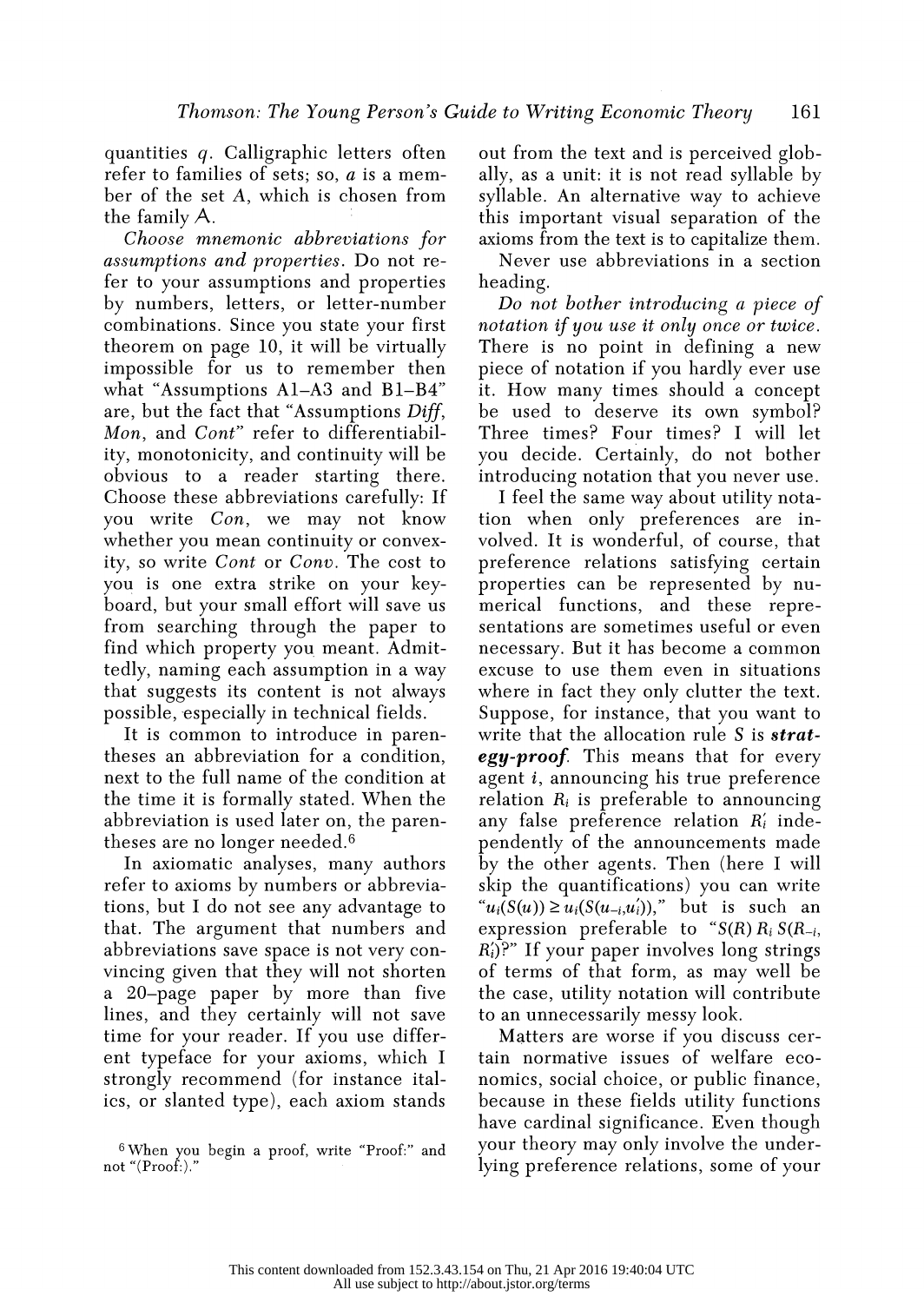readers will come from a different tra dition and be tempted to compare utili ties, or equate them, or maximize their sum, and so on. On the other hand, if you address some problem of demand theory and you need to calculate matri ces of partial derivatives, then of course you cannot avoid utility notation.

 Do not define in footnotes important notation that is unlikely to be familiar to your reader, and that you will use in the body of the paper. More generally, do not refer in the main text to terms, ideas, or derivations introduced in a footnote or in a remark, since the reader may have skipped it. There is a hierarchy here that you have to respect.

 Save on mathematical symbols. Do not use symbols that are not necessary. For instance, try to avoid multiple sub scripts and superscripts. If you have only two agents, call their consumption bundles  $x$  and  $y$ , with generic coordinates  $x_k$  and  $y_k$  (instead of  $x_1$  and  $x_2$ , with coordinates  $x_{1k}$  and  $x_{2k}$ ). In a text, com binations of subscripts and superscripts look a little better than only subscripts, but in a blackboard presentation, watch out for the sliding superscripts that end up as subscripts. If  $F$  is your generic no tation for a solution to the bargaining problem, you can certainly refer to the Nash solution as  $F<sup>N</sup>$ , and when you apply it to the problem  $(S,d)$  with feasible set S and disagreement point  $d$ , you will get  $F<sup>N</sup>(S,d)$ . But why not simply desig nate the Nash solution by N? If you can choose the disagreement point to be the origin, as is almost always the case without loss of generality, ignore it in the notation. Altogether, you will calcu late  $N(S)$ , a much lighter expression than  $F<sup>N</sup>(S,d)$ . If you systematically search for such notational simplications, your text will be much cleaner.

 Bounds of summation or integration are often (I agree, not always) unambi guous. There is then no need to indicate them. Do not write  $\sum_{i=1}^{n} x_i$ ,  $\sum_N x_i$ ,  $\Sigma_i x_i$ ,  $\Sigma_N x_i$ , or  $\Sigma_{i=1,...,n} x_i$  when, in most cases,  $\Sigma x_i$  is perfectly clear. I assure you, upon encountering  $\Sigma x_i$ , your read ers will be unanimous in assuming that you are summing over  $i$  when  $i$  runs over its natural domain. Similarly, and although the set consisting of agent  $i$ alone should be denoted by  $\{i\}$ , if you need to refer to it on multiple occasions, you are better off dropping the curly brack ets. Do apologize for the abuse of nota tion though. Similarly, if  $O$  designates a list of objects indexed by agents in the set N, you should refer to the shorter list from which the i-th component has been deleted as  $O_{N\setminus i},$  but it has become standard to write  $O_{-i}$ . I welcome the shortcut, and I used it earlier. Expres sions can be considerably lightened by using such tricks. Imagine that you are on a diet and that each symbol is worth one calorie. You will quickly discover that you can do with half as many. You will improve the readibility of your text and lose weight.

 Do not let the reader guess or infer from the context what your inequality symbols mean. Define them the first time you use them. Doing that in a foot note is acceptable.7 Alternatively, you can give them in a preliminary section of notation.

# 4. Definitions

 Be unambiguous when you define a new term. Make it immediately clear that indeed it is new. Do not let your reader think that you may have already

 $x \geq y$  means  $x_i \geq y_i$  for all  $i; x \geq y$  means  $x \geq y$ and  $x \neq y;$   $x > y$  means  $x_i > y_i$  for all  $i$ . You could also use  $x \geq y$ ,  $x > y$ , and  $x >> y$ . It is a very comm convention to define these symbols in a footnote, and this is where most of us will look for them when we need them. It is therefore a good idea for you also to define yours in a footnote. Some peo ple have an aversion to footnotes, but personally, I love them. In academic writing, they are often the only place where you will find evidence of life.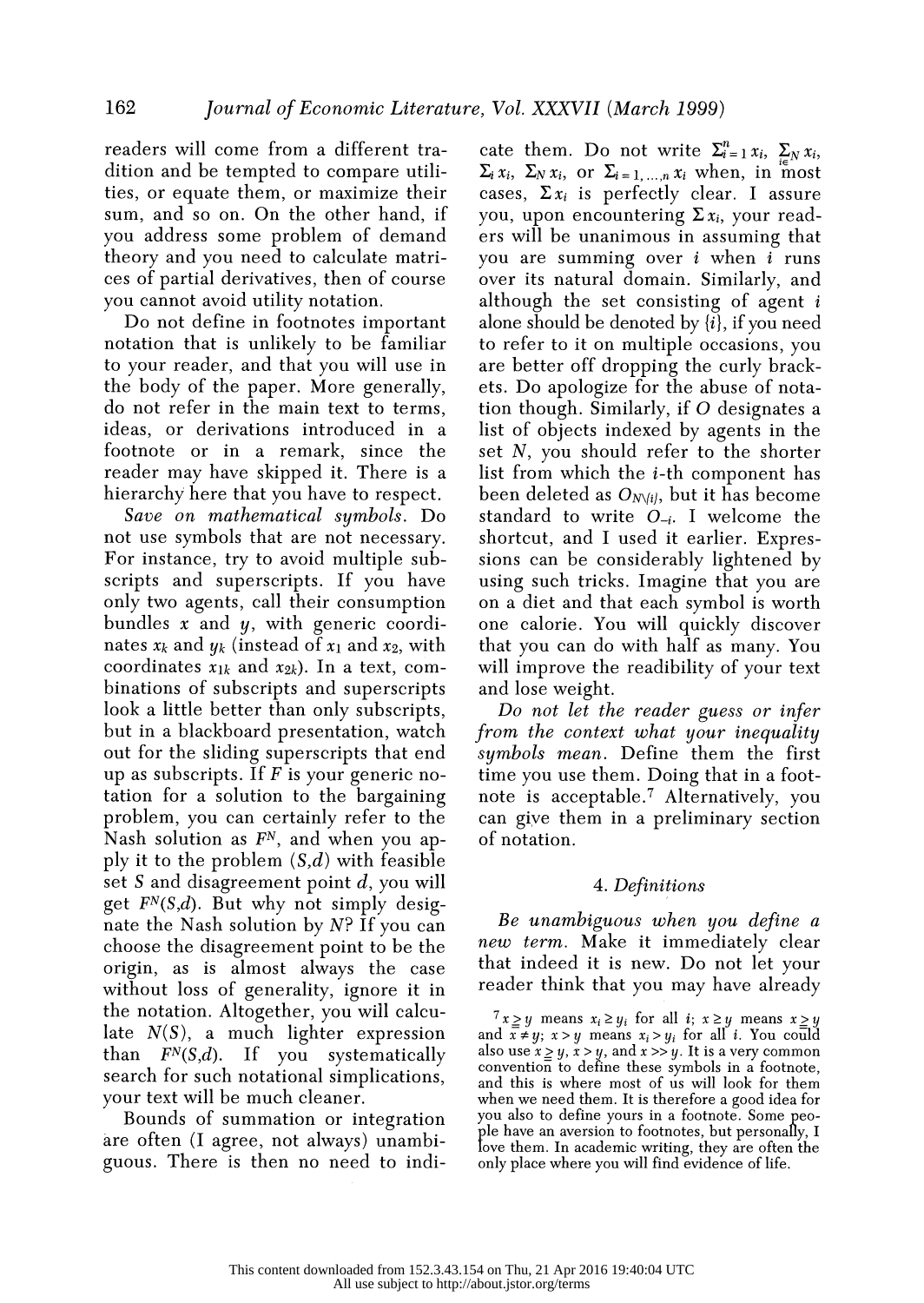

Figure 1. Examples of increasing functions and of functions that are not increasing. (a), (b), and (c): These functions are increasing.  $(d)$  and (e): These functions are not.

 given the definition but she missed it, or that you are assuming she knows the definition.

 Here are three possible ways of in troducing a definition: 1. "A function is **monotone** if  $\ldots$ "; 2. "A function is 'monotone' if . . ."; 3. "A function is said to be *monotone* if  $\ldots$  " I prefer the first format and use it throughout this essay, because its phrasing is direct and its different typeface will facilitate its retrieval, if needed. Concerning the typeface, I recommend boldface or boldface italics over italics or plain text between quotation marks, neither of which makes the new terms stand out sufficiently. You should probably dis play the crucial definitions separately, and you may precede each of them by the word Definition in boldface (see the examples below). But do not intro duce all definitions in this way, espe cially if you have many of them, as it will get tedious. Focus on the critical ones.

 To avoid repeating quantifications that are common to several definitions, you can group these definitions and state the quantification once: "An allo cation rule is *efficient* if for all preference profiles  $\overline{R}$ , and all allocations  $z$  that it selects for R, there is no other allocation z' that all agents find at least as desirable as z and at least one agent prefers; it is **weakly efficient** if instead

 there is no other allocation z' that all agents prefer to z."

 To emphasize certain aspects of your paper, such as important conclusions, exploit the typographical choices at your disposal. Italics is a good one. However, if everything is emphasized, nothing is.

 When introducing a novel definition, give illustrative examples. If the defini tion is a property that an object may or may not have, exhibit: 1. Objects that satisfy the definition; 2. Objects that do not satisfy the definition; 3. Objects that satisfy the definition but almost do not; 4. Objects that do not satisfy the definition but almost do. Examples in Categories 3 and 4 are particularly im portant as they are responsible for most of the work in the proofs. Conversely, they may be the ones that allow the proofs to go through! In a paper, giving a range of examples that are repre sentative of all four categories is, once again, not easily achieved because of space limitations, but in seminars this can sometimes be done. Here are two illustrations:

**Definition.** A function  $f: [0, 1] \rightarrow \mathbb{R}$  is *increasing* if for all  $t, t' \in [0, 1]$  with  $t >$ t', we have  $f(t) > f(t')$ .

 Figures la and lb are dangerous, be cause they may plant in your reader's mind the seed that you will work with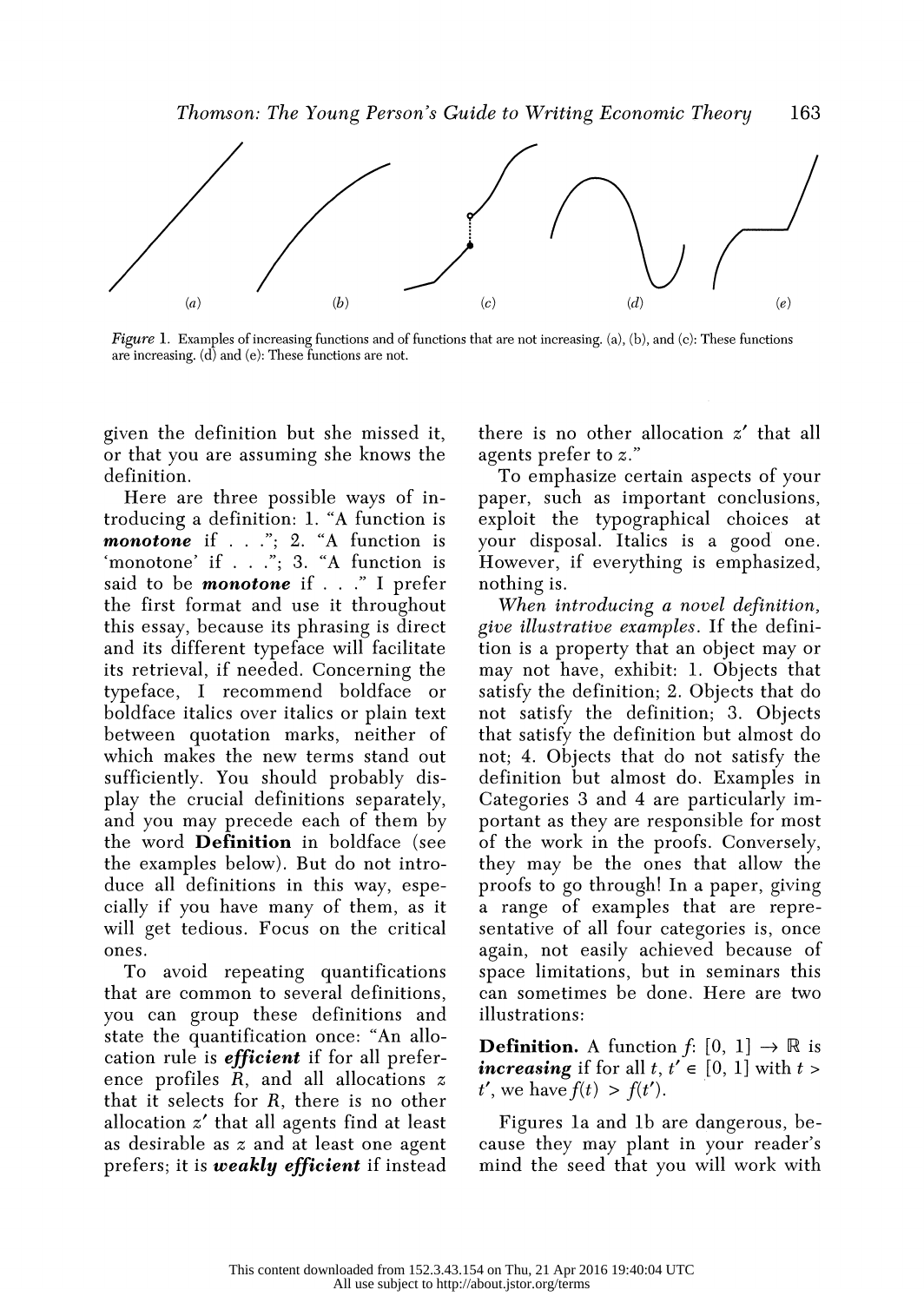

Figure 2. Examples of single-peaked and of non-single-peaked preference relations. (a) These relations are singlepeaked, with peaks at a for  $R_1$  and at b for  $R_2$ . (b) These relations are single-peaked too, but they are not sufficiently representative of the whole class due to their symmetry. Readers who have not worked with such preferences often assume that symmetry is part of the definition, so you should emphasize that most single-peaked preferences do not have that property. (c) These relations are not single-peaked, since  $R_5$  has two local maxima, at a and b, and  $R_6$  is maximized at any point of the non-degenerate interval  $[c, d]$ .

 functions that are linear, or perhaps concave. Figure Ic is what you need: it represents an increasing function in its full generality, with a kink, a convex part, a concave part, and a discontinu ity. Figure Id is useful too, as it shows a typical violation of the property. Figure le is very important because makes it clear that you want more than that the function be "nondecreasing."8

 Definition. The continuous preference relation  $R$  defined on  $[0,1]$ , with asymmetric part  $P$ , is **single-peaked** if there exists  $x^* \in [0, 1]$  such that for all x,  $x' \in [0,1]$  with either  $x < x' \leq x^*$  or  $x^* \leq x' < x$ , we have  $x' P x$ .

 Figure 2 presents the graphs of the numerical representations of six prefer ence relations. Obviously,  $R_2$  is singlepeaked and  $R_5$  is not. But your viewer may not immediately think of  $R_1$  as be ing single-peaked because its repre sentation achieves its maximum at a corner, or may think that  $R_6$  is admissi ble, although its representation has a "plateau" and not a peak. You should also make her aware of the fact that you include preferences that do not exhibit the symmetry illustrated in Figure 2b. All of these examples will be very useful to ensure that she fully perceives the boundary of your domain.

 Write definitions in logical sequences. Introduce terms in such a way that the definition of each new one only involves terms that are already defined, instead of asking your readers to wait until the end of the sentence or paragraph for everything to be clarified.

 For instance, state the dimensionality of the commodity space before you in troduce consumers or technologies. In the standard model, a consumer is no more than a preference relation defined over a subset of that space, together with an endowment vector in the space; a technology is simply a subset of the space. In each case, it is therefore natu ral to specify the space, that is, the

 <sup>8</sup> Several readers of this essay objected to sen tences such as "this function is nondecreasing," which sounds too much like "this function is not a decreasing function," but means something else. Perhaps we should speak of a "nowhere-decreas ing function."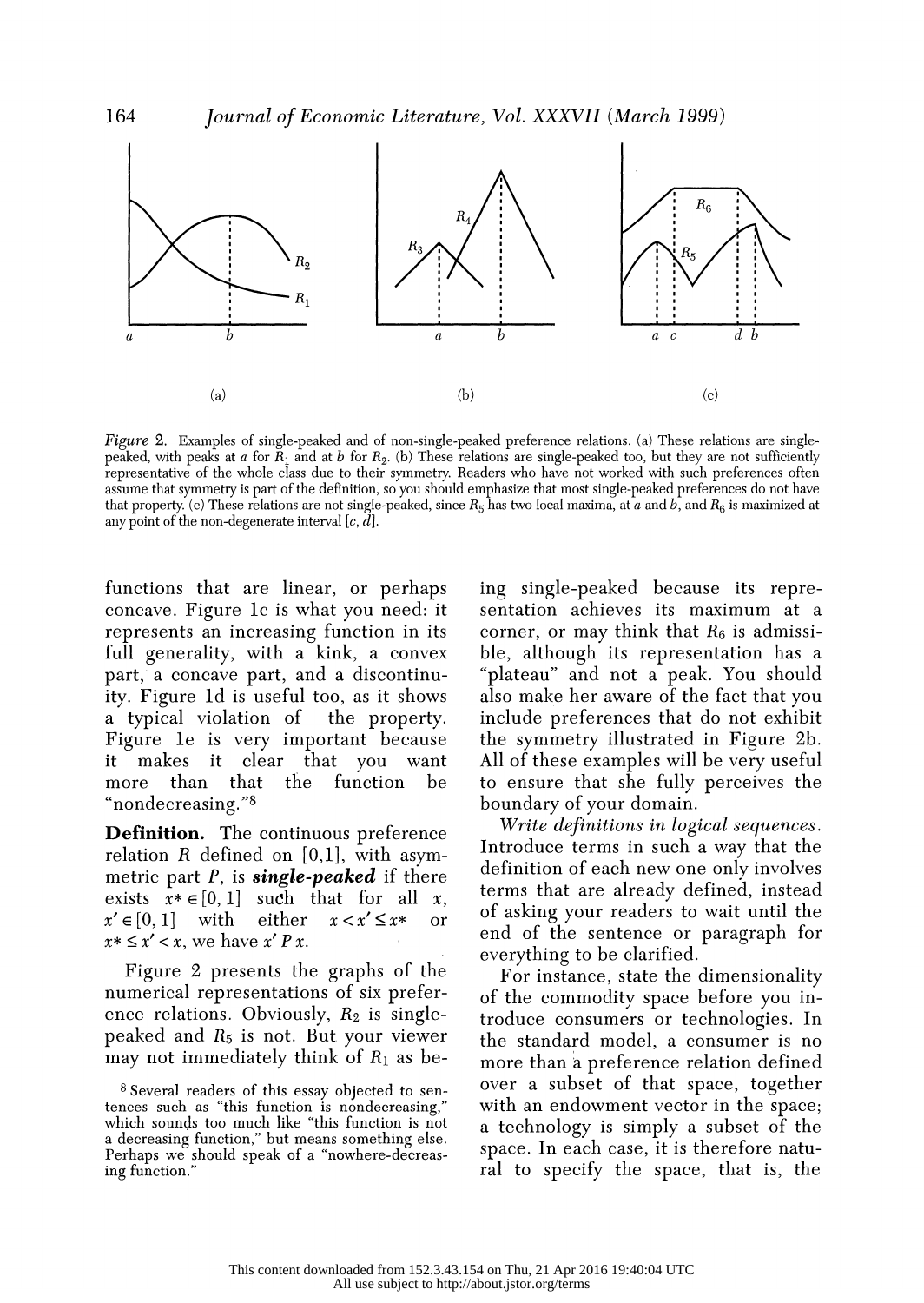number of goods, first. Therefore, do not write: " $\mathcal{R}_{mon}$  is the class of increasing preferences  $R$ , where by increasing is meant that for all  $x, y \in \mathbb{R}^{\ell}$  with  $x \geq y$ , we have  $x R y$ ,  $\ell$  being the dimensional ity of the commodity space." Instead write: "Let  $\ell \in \mathbb{N}$  be the number of goods. The preference relation R de fined on  $\mathbb{R}^{\ell}$  is *increasing* if for all  $x, y \in \mathbb{R}_+^{\ell}$  with  $x \geq y$ , we have  $x R y$ . Let  $P_{mon}$  be the class of increasing preferences."

As another example, in which  $\mathcal{R}^n$  de notes a domain of preference profiles in an n-person economy, do not write:

 Definition. The social choice correspon dence  $F: \mathbb{R}^n \to A$  is **Maskin-monotonic** if for all R,  $R' \in \mathbb{R}^n$  and all  $a \in F(R)$ , if for all  $i \in N$ ,  $L(a, R_i) \subseteq L(a, R'_i)$ , then  $a \in F(R')$ , where  $L(a, R_i)$  is the lower contour set of the preference relation  $R_i$  at a, with R and R' being profiles of preference relations de fined over A, some alternative space, and Maskin being an economist at Harvard.

Instead write:

 Definition. Let Maskin be an economist at Harvard. Let A be a set of alterna tives. Given  $R_i$ , a preference relation defined over A, and  $a$ , an alternative in A, let  $L(a, R_i)$  be the lower contour set of  $R_i$ at  $a$ . The social choice correspondence  $F$ :  $\mathcal{R}^n \to A$  is **Maskin-monotonic** if for all  $R, R' \in \mathbb{R}^n$  and all  $a \in F(R)$ , if for all  $i \in N$ ,  $L(a, R_i) \subseteq L(a, R_i')$ , then  $a \in F(R')$ .

 Even better, first introduce the basic notation-you will probably use it in other definitions and in the proofs-and only then give the definition. This sepa ration will help highlight the essential idea of the definition.9 Begin with:

 "Let A be a set of alternatives. Given  $R_i$ , a preference relation defined over A, and a, an alternative in A, let  $L(a, R_i)$  be the lower contour set of  $R_i$  at a. Let  $\mathcal R$   be a class of admissible preference rela tions defined over  $A$ .  $\overline{A}$  social choice correspondence associates with every profile of preference relations in  $\mathcal{R}^n$  a nonempty subset of A."

Now, you can state the definition:

 Definition. The social choice correspon dence  $F: \mathbb{R}^n \to A$  is **Maskin-monotonic** if for all R,  $R' \in \mathbb{R}^n$  and all  $a \in F(R)$ , if for all  $i \in N$ ,  $L(a, R_i) \subseteq L(a, R'_i)$ , then  $a \in F(R')$ .

 You may also want to display the hypothesis and the conclusion:

 Definition. The social choice correspon dence  $F: \mathbb{R}^n \to A$  is **Maskin-monotonic** if for all  $R, R' \in \mathcal{R}^n$  and all  $a \in F(R)$ , if

for all  $i \in N$ ,  $L(a, R_i) \subseteq L(a, R'_i)$ ,

then

$$
a\in F(R').
$$

 If the hypotheses and the conclusions are simple enough, however, as they are in this example, displaying them may not be needed.

 Some will object to the double "if' in the condition as I wrote it, and it does sound awkward. What about replacing the first one with something like "when ever"? Another option is to write: " $L(a, R_i) \subseteq L(a, R_i')$  for all  $i \in N$  implies  $a \in F(R')$ ."

 I have seen the recommendation to drop the punctuation at the end of dis played formulas (the hypothesis and the conclusion of the last statement of Maskin-monotonicity), but there is far from complete agreement about this. Personally, I prefer all my sentences to be fully punctuated. <sup>10</sup>

 10 When my daughters were in primary school, I occasionally went to their school to help out with the kids' writing, and my main job was to check that every sentence they wrote began with a capi tal letter and ended with a period. I have learned this lesson well, and when I see a sentence that does not end with a period, I experience the same queasiness as when I step too close to the edge of an open s

<sup>&</sup>lt;sup>9</sup> Same thing with propositions and theorems: Do not introduce new notation in their state ments.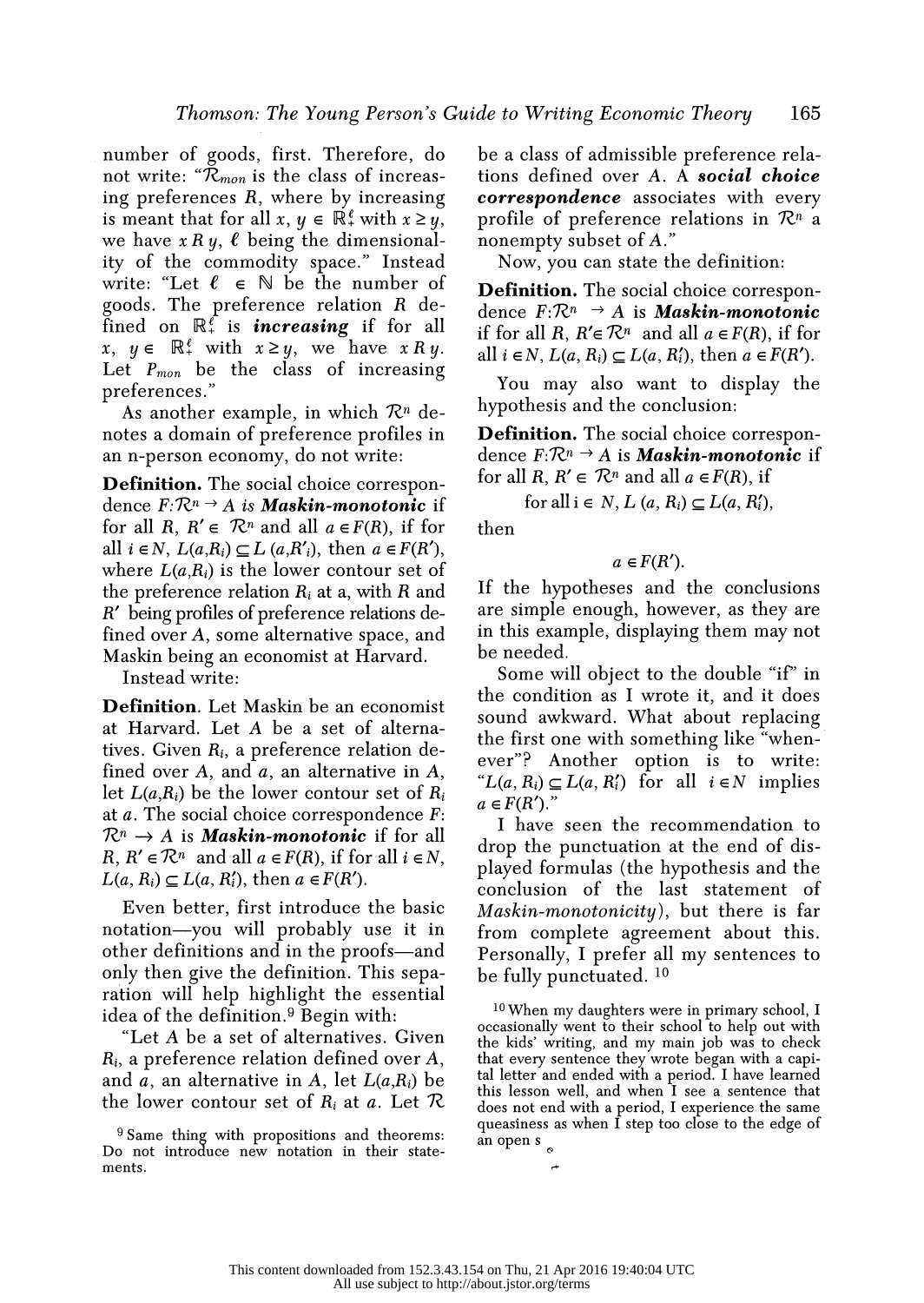Make sure that the informal descrip tions of your definitions match their formal statements. If you write: "A fea sible allocation is Pareto efficient if there is no other feasible allocation that all agents find at least as desirable and at least one agent prefers," your formal definition should not be (still using R to denote a preference profile and intro ducing  $P$  for the set of Pareto efficient allocations): " $z \in \mathcal{P}$  if (i)  $z \in Z$  and (ii) for all  $z' \in Z$  such that for some  $i \in N$ ,  $z'_{i} P_{i} z_{i}$ , there is  $j \in N$  such that  $z_{i} P_{i} z'_{i}$ . Instead write: " $z \in \mathcal{P}$  if (i)  $z \in Z$  and (ii) there is no  $z' \in Z$  such that for all  $i \in N$ ,  $z_i$ ,  $R_i z_i$ , and for some  $j \in N$ ,  $z_i$ ,  $P_i z_i$ ."

 Separate formal definitions from their interpretations. Formal models can often be given several interpretations. It is, therefore, of great value to sepa rate the formal description of your model from the interpretation you in tend in your particular application. For example, first write:

**Definition.** Let  $\mathbf{V}^n$  be a domain of *n*person coalitional games. A solution on  $\pmb{\mathcal{V}^n}$  is a function that associates with every game  $v \in \mathcal{V}^n$  a point  $x \in \mathbb{R}^n$  such that  $\sum x_i \leq v(N)$ .<sup>11</sup>

Then explain: "If  $F$  is a solution on  $v_n$ , v is a game in  $v_n$ , and *i* is a player in N, the number  $F_i(v)$  can be interpreted as the 'value to player  $i$  of being involved in the game  $v$ , that is, the amount that he would be willing to pay to have the opportunity to play it. Alter natively, it can be thought of as the amount that an impartial arbitrator would recommend the player should receive."

 The advantage of this separation is that it will help your reader (and even  yourself) discover the relevance of your results to other situations that she (and you) had not thought about initially. To pursue the example I just gave, the the ory of coalitional games is also the the ory of cost allocation. Some of your readers are interested only in applica tions, and not in abstract games; others do not care for the applications. You can catch the attention of all by first giving general definitions and then pointing out the various possible inter pretations of your model.

 Present the basic concepts of your theory in their full generality. You will almost certainly use concepts that are meaningful much beyond the frame work of your paper. It is preferable to introduce them without imposing the extra assumptions that you will need to invoke for your analysis. When you ex plain what a Walrasian equilibrium is, do not assume convexity, monotonicity, or even continuity of preferences.<sup>12</sup> Of course, these properties are relevant when you turn to the issue of existence of these equilibria, but they have noth ing to do with the concept of a Wal rasian equilibrium itself.

 When you introduce a piece of nota tion, tell your reader what kind of mathematical object it designates, whether it is a point in a vector space, a set, a function, and so on. Do not write "A pair  $(p,x)$  is a **Walrasian equilib**rium if . . ." Instead, first define the price simplex  $\Delta^{\ell-1}$  in the  $\ell$ -dimensional Euclidean space and define the alloca tion space X. Then, write "A pair  $(p, x) \in \Delta^{\ell-1} \times X$  is a Walrasian equilibrium if . . ." Similarly, do not write "The function  $\varphi$  is strategy-proof if . . . k," but instead, after having  $^{11}$  Here we have a bit of a notational problem as defined the set of possible preference

the *n* exponent to  $V^n$  indicates the *n*-player case, whereas the  $n$  exponent to  $\mathbb{R}^n$  indicates the  $n\text{-fold}$ cross-product of  $\mathbb{R}^n$  by itself. To avoid it, you could write  $V^{\left(n\right)},$  but I do not think that the risk of confu sion is sufficiently high to justify the parentheses.

 <sup>12</sup> Discontinuous preferences are not easy to il lustrate graphically, so if you give a graphical illus tration of your concept, you probably should pre sent it for continuous preferences.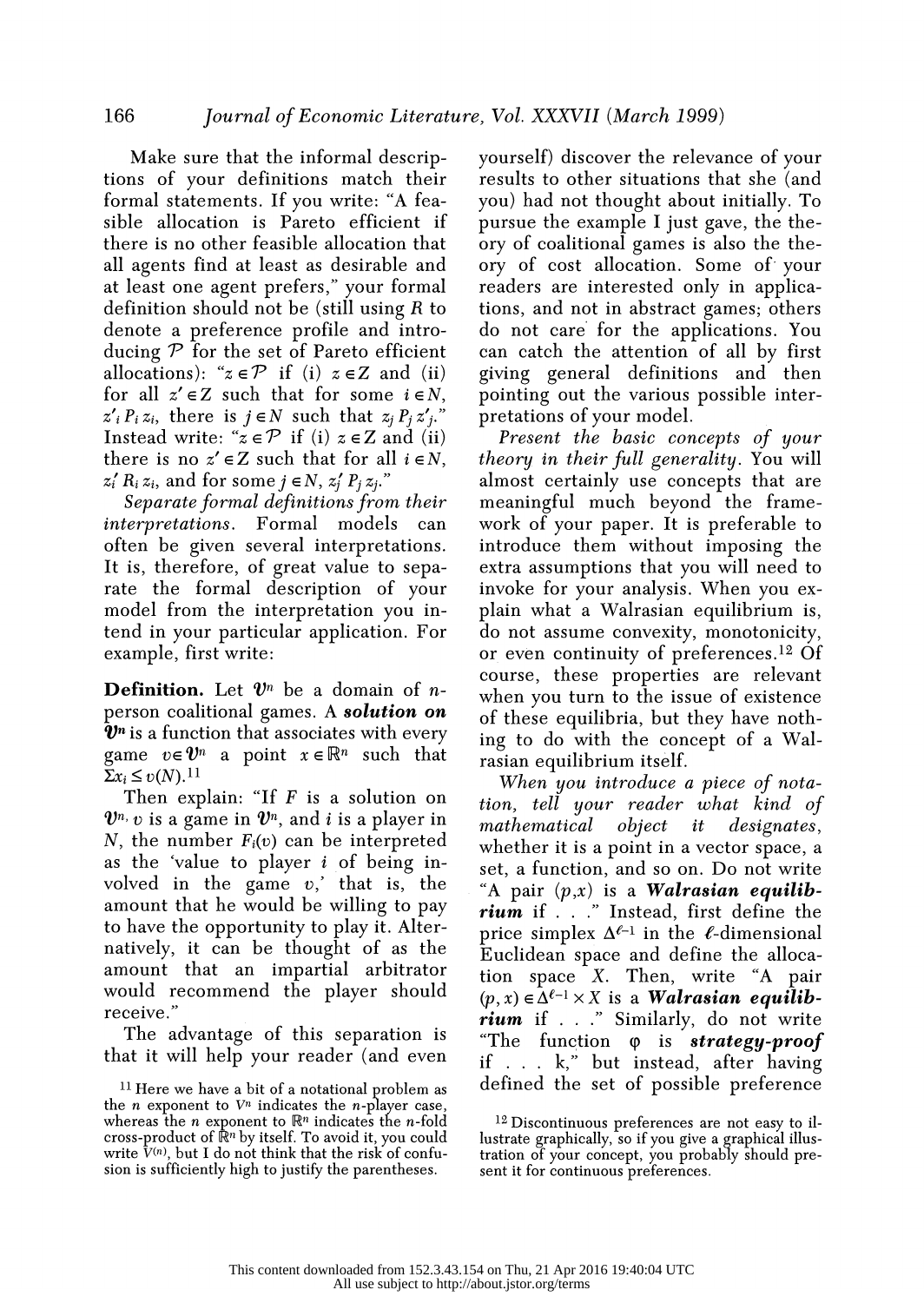profiles  $\mathcal{R}^n$  (the cross-product of |N| copies of  $R$  indexed by the members of  $N$ ), and the allocation space X, write "The function  $\varphi: \mathcal{R}^n \to X$  strategy-proof if . . ."

 Indicating explicitly the nature of the objects that you introduce is especially important if the reader may not be fa miliar with them. By writing "A triple  $(\pi, x, y) \in \Delta^{(\ell-1)n} \times \mathbb{R}^{\ell m-l/n} \times \mathbb{R}^{\ell}$  is a Lindahl equilibrium if . . . ," you help her realize that  $\pi$  has components in dexed by agents (these are the Lindahl individualized prices).

 By the way, a sequence of elements of  $\overline{X}$  is not a subset of  $X$ , but a function from the natural numbers to X. So, you cannot write  $\{x^k\}_{k \in \mathbb{N}} \subseteq X$ . Nor can you write  $|x^k| \in X$ . Speak of "the sequence  $|x^k|$ of elements of  $X$ ," or of "the sequence"  $\{x^k\}$  where for all  $k \in \mathbb{N}$ ,  $x^k \in X$ ."

 When you define a concept, indicate what the concept depends on. Do not write "The function  $f$  is differentiable at  $t$  if blah, blah, blah of  $t$ ." Since what follows "if" depends on  $t$ , you should write "The function  $f$  is differentiable at t (including "at  $t$ " in the expression in italics) if blah, blah, blah of  $\bar{t}$ ." Then, you can continue and say "The function f is differentiable if it is differentiable at t for all t in its domain." A marginal rate of substitution is calculated at a point, so speak of **agent i's marginal** rate of substitution at  $x_i$ . For an ex ample taken from the theory of imple mentation, speak of a *monotonic trans* formation of agent i's preferences at  $x_i$ , and not just of a *monotonic* transformation.

 When you define a new variable as a function of old ones, it should appear on the left-hand side of the equality or identity symbol. If  $M$  has already been defined, and M' is introduced next, with a value equal to  $M$ , you should write "Let  $M' = M$ , " and not "Let  $M = M'$ ."

Do not assume that your readers are

 necessarily familiar with the definitions you use. There is rarely complete agree ment on definitions in the literature. Apparently standard terms are often un derstood differently by different peo ple. Therefore, define the terms you use, even some that you can legiti mately assume everyone has already seen. "Core", "public goods," and "in centive compatibility" are examples of terms that are common enough, but de fine them. The word "rationality" fre quently appears in formal developments in game theory without a definition being given. Do not make such a mis take.

 Refer to a given concept by only one name or phrase, even if you have sev eral natural choices. Make one and stick to it. Indicate in parentheses next to your definition, or in a footnote, the other terms that appear in the litera ture. When you first discuss the general idea, you may use different terms in or der to vary language and avoid repeti tions repetitions, which admittedly do not sound very good, but after you have formally defined the concept and bap tized it, only refer to it by its name.

 The terms "game", "game form," and "mechanism" are used by different authors to designate the same concept. Choose one. For example write: "A **game form**<sup>13</sup> is a pair  $(S,h)$ . . ." You can also write: a "game form (also known as a mechanism)," thereby tell ing us that your intention is to use the phrase "game form" since it is in boldface italics, but reminding us that the term "mechanism" is also used. You would be confusing us if you wrote "a mechanism (or **game form**).  $\ldots$ "

 Do not populate your paper with in dividuals, agents, persons, consumers, and players. One species is enough.

 <sup>13</sup> The terms "game" or "mechanism" are some times used.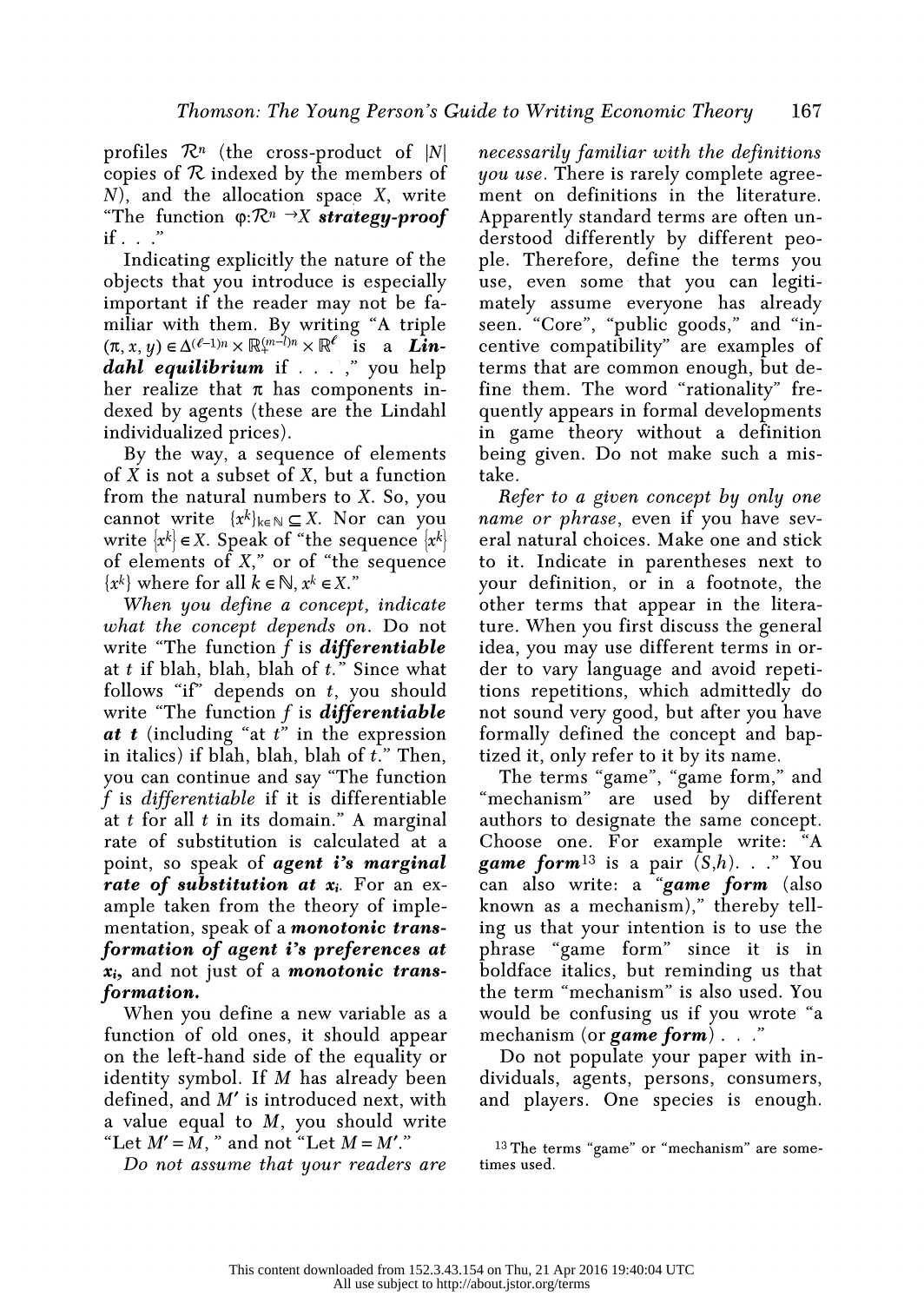Universal quantifications can be written as "for all," "for any," and "for every"; "given" can also introduce some object taken arbitrarily from some set. I have seen proofs in which all four ways of quantifying were used, and that did not look good. Be careful about "for any." If you write "If for any  $x \in X$ ,  $f(x) > a$ , ...," it really is not clear whether you mean "for all  $x$ " or "for some  $x$ ." The terms "preference relation," "utility," and "utility function" are used interchange ably by some authors, but you should not do so. There are important concep tual distinctions here, to which I al luded earlier. Choose language so as to help keep them straight.

 In areas where language has not set tled yet, you may have several, perhaps many choices. Do not take this as a license to go back and forth between several terms. Instead, seize the opportunity to steer terminology in the direction you favor.

 Name your concepts carefully. When you introduce a definition, you need to find a good name for it, a term or a phrase that suggests its content. If you use a multi-word expression, do not worry too much about its length. Your priority is that it should be clear which concept you are designating. In any case, you can also use abbreviated forms of the expressions you chose. A good way of preparing us for an abbre viated expression is as follows: "A feasi ble allocation is (Pareto)-efficient if there is no other feasible allocation that all agents find at least as desirable and at least one agent prefers." Later on, you can simply talk about "efficient al locations." Unless you use several no tions of efficiency, in which case you obviously need to distinguish between them by means of different phrases, the shorter expression is unambiguous and slightly easier to use.

Actually, I do not think that long ex-

 pressions are much of a problem in a text, as I explained earlier. In a seminar presentation, however, they may be. On these occasions, look for relatively short ones. Alternatively, you can use the long and more descriptive expression a few times, and when you think that the concept has been absorbed by your audience, tell them: "From here on, I will only use the following shorter expression: . . . "

 Avoid unnecessary technical jargon. If a function is order-preserving, do not say that it satisfies "order-preserv ingness"; the name of the property is "order-preservation." I do not like the phrase "one-player coalition," which we use when discussing cooperative games; you may have to speak separately of in dividual players and of coalitions (sets of two or more players). A theorem is proved by a person, not by a paper: "this result is established by Smith (1978)" is better than "this result is es tablished in Smith (1978)." In common language, "preferring" means what in economese we often call "strictly pre ferring," and in our dialect we have the phrase "weakly preferring," which does violence to standard English too. In most cases, we can rephrase so as to avoid these conflicts with common us age. When you feel you cannot avoid a conflict, give priority to your statement being unambiguous.

 Keeping in mind that a given condi tion may have different interpretations that depend on the context, choose neu tral expressions that cover the various applications over expressions that are too intimately linked to the particular set-up to which your paper mainly per tains. The requirement that an alloca tion rule be monotonic with respect to an agent's endowment can be seen from the strategic viewpoint; it will make it unprofitable for the agent to destroy some of the resources he controls.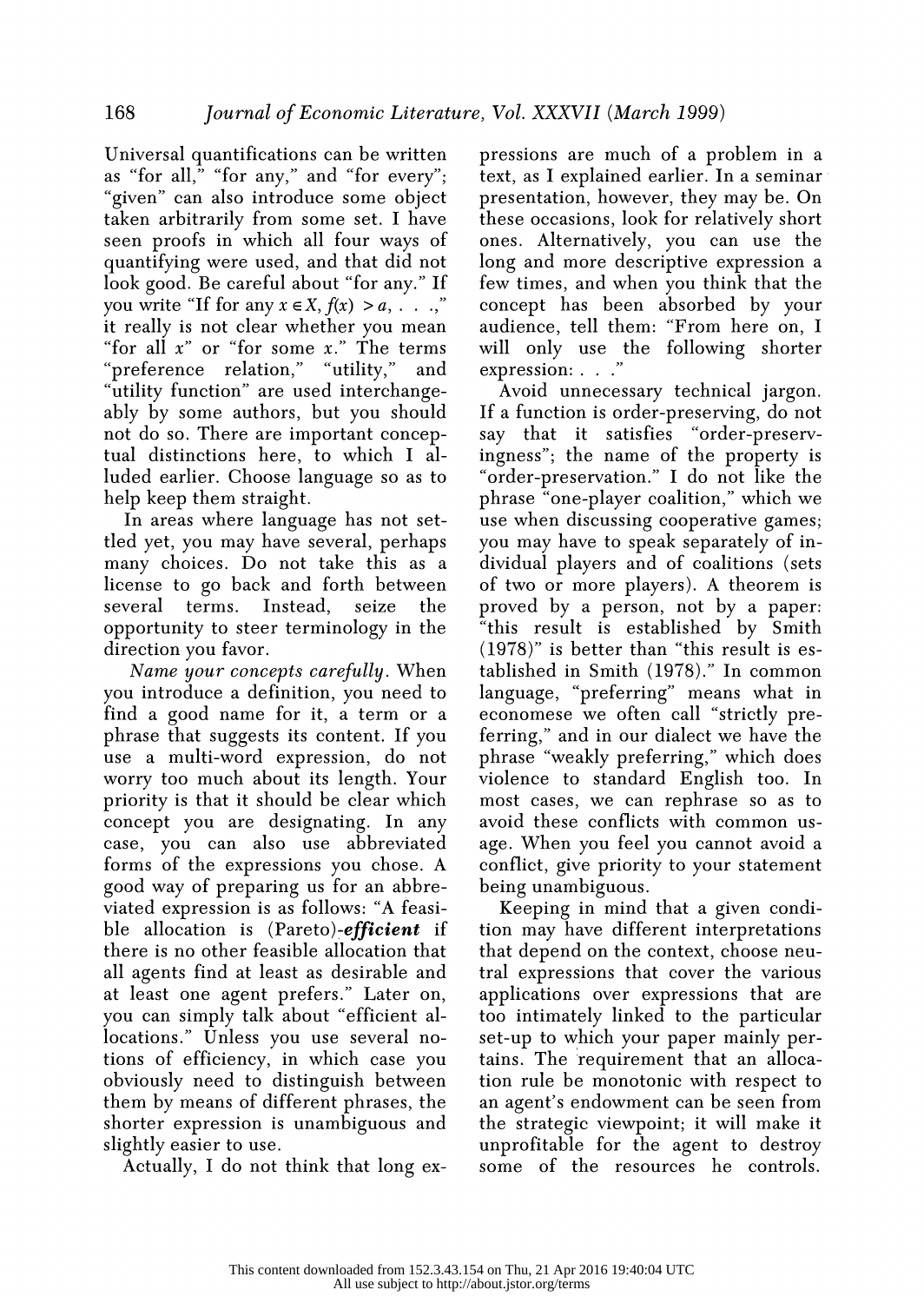Alternatively, it may be motivated by fairness considerations; the agent should derive some benefit from an increase in the resources he has earned. Instead of phrases taken from game theory or from the theory of fair allocation, how ever, use a neutral expression such as "monotonicity," (or "endowment monotonicity" if you also discuss mono tonicities with respect to other parame ters), and let your readers decide which interpretation they prefer.

 Designate assumptions by names that help keep the logical relations between them in mind. Strict monotonicity should imply monotonicity, a condition that in turn should imply weak mono tonicity. In an axiomatic study, axioms often come in a variety of forms of dif ferent strengths. Name them so as to make their hierarchy clear.

 Challenge dominant terminology and usage if you find them inadequate. If your paper is a follow-up to someone's published work, as it almost certainly is, do not feel compelled to use the same language if it was not well chosen, even if the writer is a prominent member of the profession. The same comment ap plies to notation. For instance, why should the adjective "fair" be used to designate allocations that are both equi table *and* efficient, as it was in the early fairness literature? In common lan guage, the term has no efficiency connotation. Refer to "equitable and efficient allocations." The word "endow ment" suggests (admittedly, it does not imply) resources that are owned "ini tially," prior to exchange and produc tion, so the expression "initial endow ment" is redundant. Just speak of the agents' endowments.<sup>14</sup> The condition of

 "independence of irrelevant alterna tives" that Nash used in his axiomatic derivation of what we now call the Nash solution, is dangerous. I prefer a phrase such as "contraction independence," which is suggestive of the geometric op eration that is being performed, without of course allowing us to infer exactly what this operation is, but Nash's ex pression is no more informative. The reader will decide on her own whether these contractions are irrelevant. "Maskin-monotonicity" is really an in variance condition: it states the invari ance of the social choice under certain transformations of preferences the term "monotonic" is appropriate to describe these transformations-and designating it by a phrase such as "in variance under monotonic transfor mations" might be a better idea, espe cially for audiences that are not familiar with the implementation literature. (In general, naming conditions after their authors is not as useful as naming them in a way that suggests their con tent.) If the length of this alternate ex pression bothers you, what about "Maskin-invariance"? If you decide to introduce a new phrase, do not forget to also indicate the names that are commonly used.

 Of course, the English language was not developed to label concepts of mathematics or economics, but the closer the fit between the concept you have to name and the common meaning of the word you choose, the better. For most of your conditions, you cannot hope to find a short phrase describ ing without ambiguity hypothesis and conclusion; strike the right balance between compactness and precision.

 <sup>14</sup> Besides, if you have to consider changes in the endowment of a player, to find out for in stance whether the owner of two left gloves may gain by throwing away one of them prior to enter ing the market, you will have to make him go from

the pleonastic "initial initial endowments" to the oxymoronic "final initial endowments," and what ever benefit he may derive from his clever move will be more than cancelled by the embarrassment of using bad English.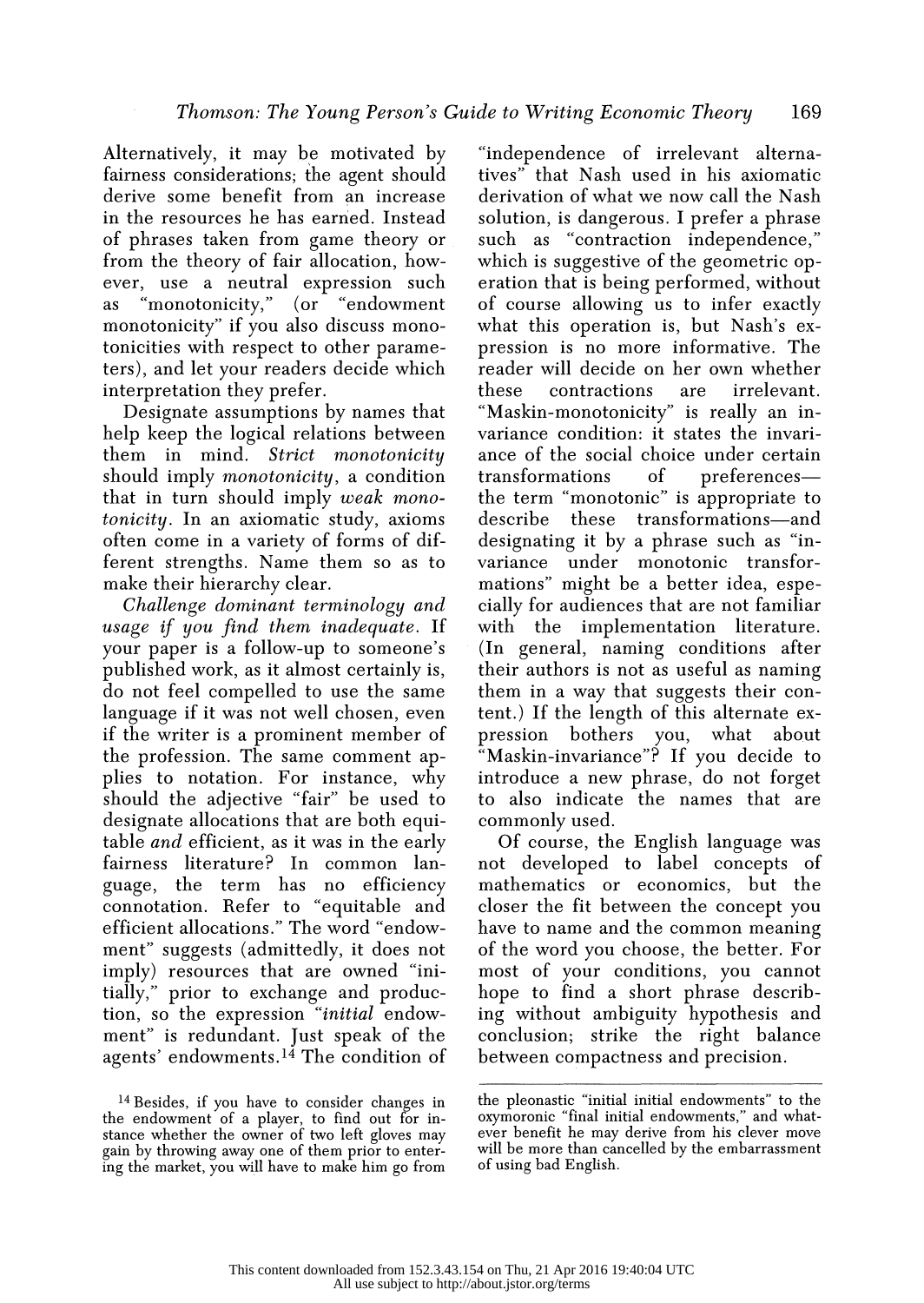Use technical terms correctly. Do not use the term "vector" unless you will perform vector space operations. If you have in mind a collection of objects taken from some set, the appropriate terms are "lists", "ordered lists," or "profiles." For instance, the notation  $(R_1, ..., R_n)$  refers to an ordered list of preference relations (or a preference profile), not a vector of preference rela tions: you will probably not compute  $(R_1 + R_2)/2$ . On the other hand, it is often appropriate to present a list  $(s_1, ..., s_n)$  of strategies as a strategy vec tor; for instance, in a game form de signed to implement a solution to a public goods problem, a strategy for an agent may be a public good level, and the outcome function may select the av erage of the announced levels. Con sumption bundles are usually vectors. You often compute averages of con sumption bundles or multiply them by two.

Do not confuse functions with the values they take. If  $f:\mathbb{R} \to \mathbb{R}$  is a function,  $f(x)$  is the value the function takes when its argument is x. So  $f(x)$  cannot be dif ferentiable, or concave, and so on. These are properties of  $f$  and not of its values. Designate the function simply by f (this is better than  $f(\cdot)$ ). By the same token,  $u_i(x_i)$  is not agent *i*'s utility function;  $u_i$  is. Conversely, if  $u_i$  is agent i's utility function, it is not also the par ticular value that this function takes for a certain choice of its argument. If  $F$  is a solution to a class of bargaining prob lems, and S is a problem in its domain of definition,  $F(S)$  is not a solution any more, but something like a "solution outcome," the "solution outcome of S." Alternatively, you can call F a "so lution concept" and refer to  $F(S)$  as the "solution of S."

 Get a good dictionary, and, if English is not your first language, ask for assis tance. To weed out from your text galli cisms, nipponisms, sinicisms, and so on, get the help of a native gardener.

# 5. Writing Proofs

Learn L<sup>N</sup>EX or Scientific Word. One of the first choices you have to make is that of a typesetting software. For your dissertation, I strongly endorse LATEX, (or TEX, or Scientific Word, whichever one you can handle). LATEX makes plain text look beautiful, and because it un derstands the structure of mathematical expressions, its benefits for the writing of mathematics cannot be measured. Moreover, it is widely used (in mathe matics, it has truly become the type setter's LATN, and you will find it very convenient when collaborating with coauthors dispersed throughout the world. A reader of a previous version of this essay suggested that I recommend the " LATEX Graphics Companion" of Goosens, Rahtz, and Mittelbach (Ad dison-Wesley) and "PSTricks" of Timo thy van Zandt, advice that was seconded by another reader. If you do not know how to use these softwares, ask one of your younger classmates to teach you (knowledge about computers goes from the young to the old). Also, use a spell check. When submitting a paper to a journal, respect their style guidelines.

 The optimal ratio of mathematics to English in a proof varies from reader to reader, but there is a consensus on a middle range. A proof written entirely in English is often not precise enough and is too long; a proof written entirely in mathematics is impossible to under stand, unless you are a digital computer of course. Modern estimation tech niques have shown that the optimal ra tio of mathematics to English in a proof lies in the interval (52%, 63.5%). Pick the point in that interval that is right for you and stick to it. However, the theorems themselves should be stated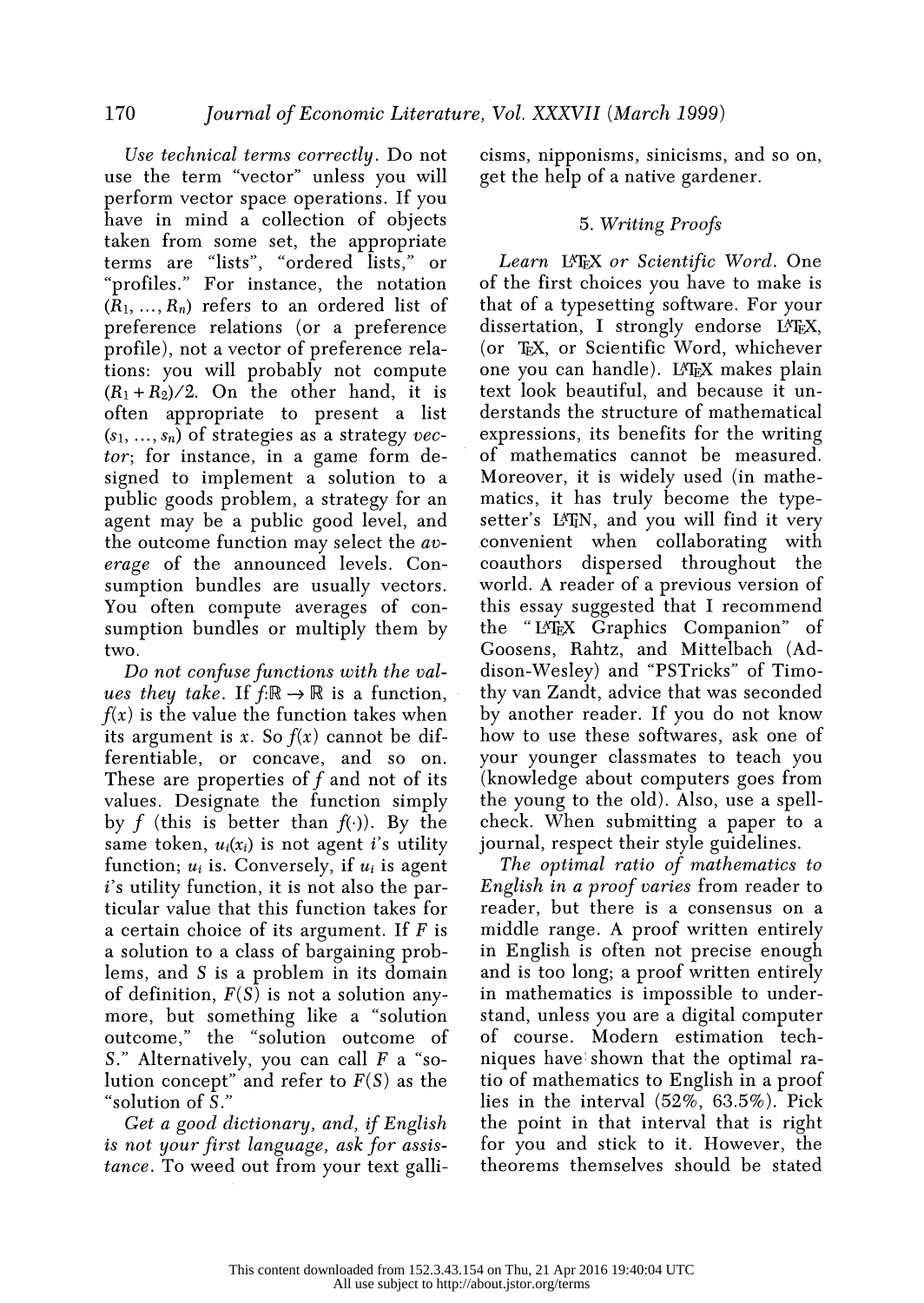

 All I have to do is deduce, from what I know of you, the way your mind works. Are you the kind of man who would put the poison into his own glass, or into the glass of hi enemy?. . . Now a great fool . . . would place the wine in front of his own goblet, because he would know that only another great fool would reach first for what he was given. I am clearly not a great fool, so I will clearly not reach for your wine . . . We have now decided the poisoned cup is most likely in front of you. But the poison is powder made from iocane and iocane comes only from Australia and Australia, as everyone knows, is peopled with criminals and criminals are used to having people not trust them, and I don't trust you, which means that I can  $\begin{bmatrix} \mathbb{T} \\ \mathbb{T} \end{bmatrix}$  clearly not choose the wine in front of you . . . But again, you must have suspected I knew the origins of iocane, s you would have known I knew about the criminals and criminal behavior, and therefore I can clearly not choose the wine in front of me.

(b)

Proof: This follows from the inclusion  $\varphi \subseteq P$ , Part (i) Proposition 1, and Lemma 1 applied to  $\varphi$ . QED (c)

 Figure 3. The ratio of mathematics to English in a proof should be in the interval [52%, 63.5%]. (a) This proof has too much math. Due to the density of mathematical symbols, it is virtually impossible to understand. (I can only make out that it states the existence of ducks having certain properties.) (b) This game-theoretic proof due to William Goldman (1973) has too much English; it is not precise enough and is too long. Not surprisingly, two paragraphs down, the character who produced it is dead. (c) This proof is just right, said Goldilocks, and that is the one she read. It is indeed pleasantly short and clean. Wouldn't you like to know what theorem it proves?

 in the simplest English possible. The reader who wants to know more than the probably informal description of re sults given in your introduction, but does not have much time, will be able to gain a much more precise under standing of your contribution at a very small cost by just reading the theorems. I admit that this is sometimes difficult to achieve, and for technical papers it is probably impossible, but you should try.

 Avoid long sentences. A good way to prevent ambiguities is to mainly write one-clause sentences. If English is not your native language, this will also greatly help you avoid grammatical er rors. Finally, it will force you to write

 sentences in logical sequences. Here is an illustration of the idea: "Let  $(S,h)$  be a game form. Let  $\mathcal{R}^n$  be a class of ad missible profiles of preference rela tions. Given  $R \in \mathcal{R}^n$ , the triple  $(S, h, R)$ is a game. A **Nash equilibrium of**  $(S,$ **h**, **R**) is a point  $s \in S$  such that for all  $i \in N$ and all  $s'_i \in S_i$ , we have  $h_i(s'_i, s_i) R_i h_i(s)$ . If  $s \in S$  is an equilibrium,  $h(s) \in Z$  is its corresponding *equilibrium* outcome. Let  $E(S, h, R) \subseteq Z$  denote the set of equilibrium outcomes of the game  $(S, h, R)$ . The game form (S, h) implements the correspondence  $\varphi: \mathbb{R}^n \to \mathbb{Z}$  if for all preference profiles  $R \in \mathbb{R}^n$ , we have  $E(S, h, R) = \varphi(R)$ .

You may think that your chance for a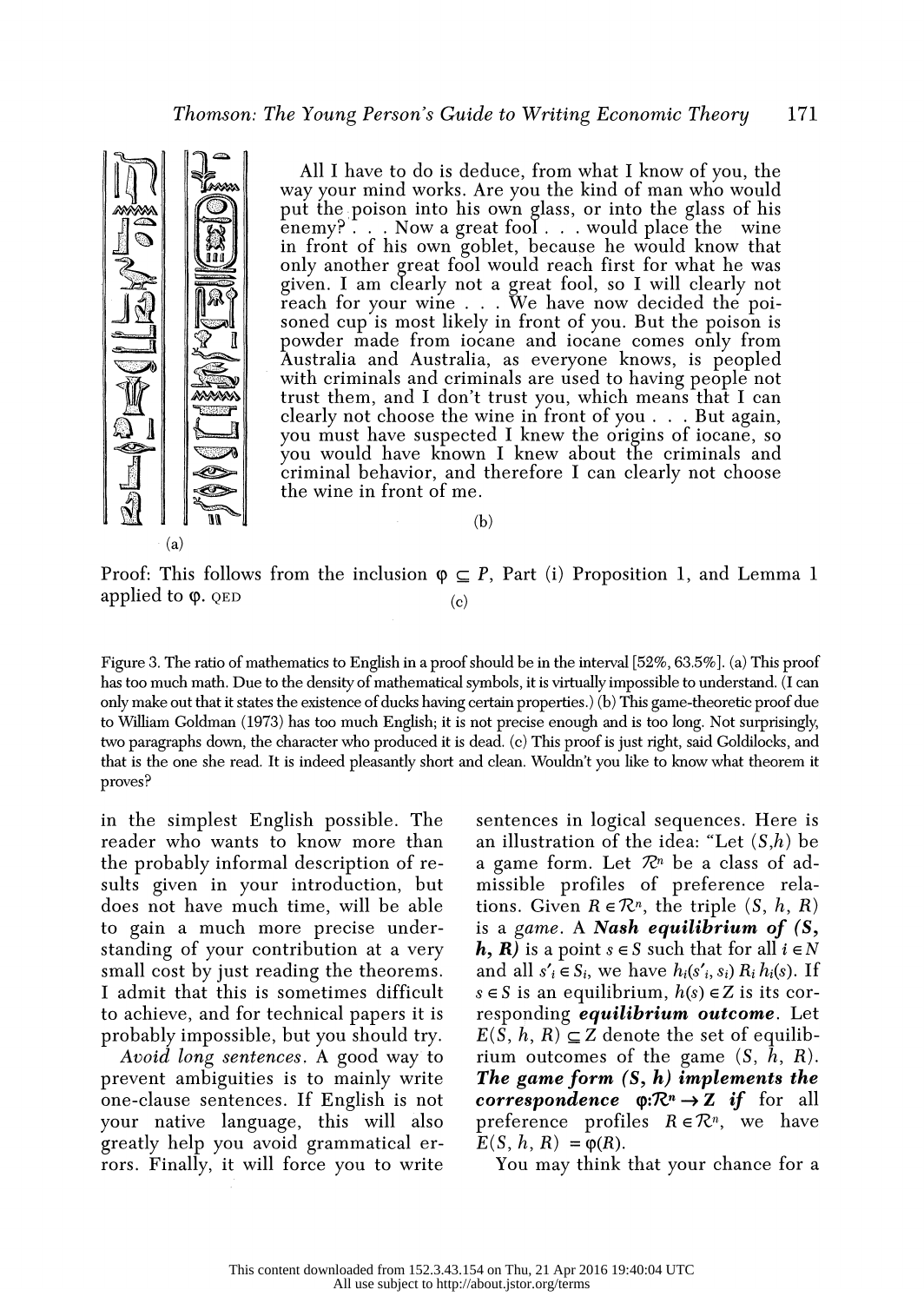Nobel prize in literature will not im prove much by this staccato style. Yet I could name several grammatically im paired writers who hardly ever used subordinate or relative clauses and yet got to make the trip to Stockholm! If you really do not like such choppy writing, in your very last draft, recon nect some of your shortest sentences. Similarly, break your text into para graphs of reasonable size, keeping in mind that too much of a good thing is a bad thing: a sequence of one-sentence paragraphs is not pleasant to read.

 A certain amount of redundancy is useful, but do not overdo it. Giving an informal description of the main steps of a proof in addition to the formal proof is not strictly necessary, but it might be quite helpful. Any such expla nation, however, should not appear within the proof itself, but outside and preferably before, so as to prepare us for it. The proof itself should be as con cise as you can make it without hamper ing readibility. Similarly, when you state a difficult definition, assist us by giving an informal explanation in addi tion to the formal statement. Here, too, give it before the formal statement, as this placement will prepare your read ers for it. It will also save them'5 frusta tion: it is indeed annoying to spend time trying to understand a complicated concept when it is first given, only to discover two paragraphs down that the author was willing to help after all.

 The same comment applies to fig ures. If you provided a figure to illus trate a proof, thank you, but why didn't you say so ahead of time, so that we could identify on it the variables as you first introduced them and use it to fol low your argument? Warning us of the existence of a figure is especially impor tant because, if your typesetting experi ence is as limited as mine, you will find it hard to control where the figure ends up (my computer always seems to make those kinds of decisions), and a figure illustrating a particular proof might very well appear on the page that follows the proof instead of next to the proof.

 It is often worth explaining very sim ple things, especially in seminars where you will not have the time to explain the complicated ones in any detail, and es pecially at the beginning. Indeed, if you lose your audience then, you may have a hard time retrieving it.

 After stating an "if and only if theo rem," do not refer to the "if part" and the "only if' part, or the "sufficiency part" and the "necessity part." Most people will not know for sure which di rection you mean. I have even seen some of the greatest economists being confused about this, and in my personal pantheon, they are people whose ap proach to economics cannot be de scribed as "literary." Restate the result in each direction as you discuss it. Simi larly, would you guess that most of your professors really do not know what a marginal rate of substitution is? But it is true! To most of us, a sentence such as "Agent l's marginal rate of substitu tion at  $z_0$  is greater than agent 2's" only means that the two agents' indifference curves through  $z_0$  have different slopes at zo. We just hope that which is steeper will be clear when we really need to know. Of course, we would never admit it in public, and I most certainly would never put such a confession in writing, for fear of being forever shunned by my colleagues! Instead, compare the

 <sup>15</sup> Did you notice that I sometimes refer to "the reader," sometimes to "your reader" (in the singu lar), sometimes to "your readers" (in the plural), sometimes to "us," your readers? This is an exam ple of an inconsistency of style that should be avoided. Just like this "should be avoided" since I have throughout addressed you, my reader; there fore, I should have written, "that you should avoid." I return to this issue at the end of this essay.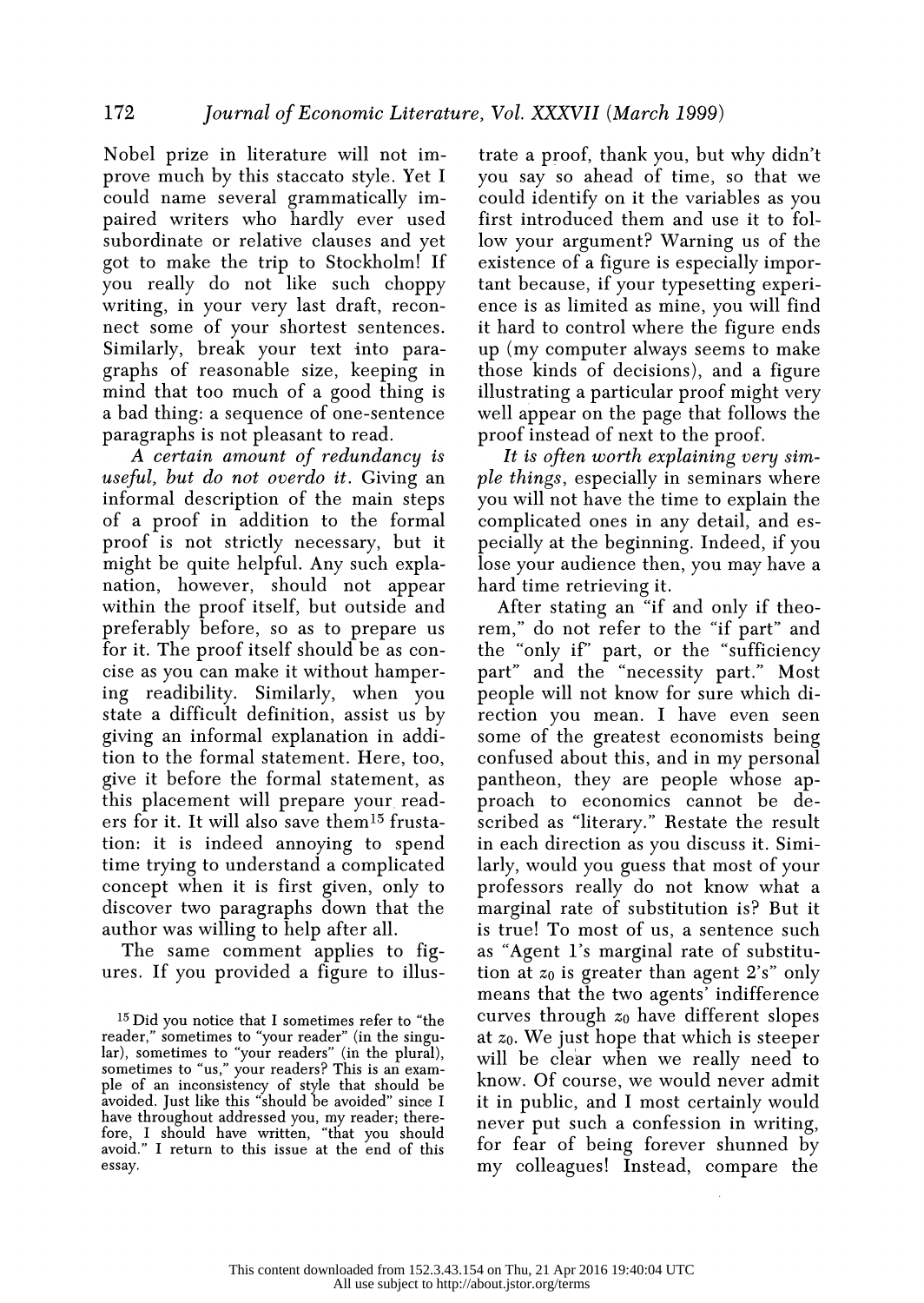agents' marginal rates of substitution of good 2 for good 1 at the point  $z_0$ ; even better, simply talk about their indiffer ence curves being more or less steep at zo.

 It is a great unsolved mystery of neu roscience that someone can prove the fanciest theorems in the most abstract spaces and yet have trouble with some very elementary operations. Remember that. After all, haven't you called your relatives in England when it was  $3 a.m.$  there, after having carefully calculated that it would be 3  $p.m.^2$  You might have failed in such a trivial calculation, and yet brilliantly passed exams where much more of your intellect was being tested.

 Use pictures. Even simple pictures can be of tremendous help in making your seminar presentations more vivid. Figures are also very important to lighten a paper, to provide relief from long verbal or algebraic developments, and to illustrate definitions and steps of proofs. Of course, a figure is not a sub stitute for a proof, and the proof should be understandable without it, but it may give the main idea, and thereby cut by half (probably much more than that, ac tually) the time your reader will need to understand it. Again, remember the hundreds of little diagrams that you drew on your way to your results.

 Label your figures as completely as possible. Label the allocations, the sup porting prices, and the endowments. To indicate the efficiency of an allocation, it often helps to shade the upper con tour sets in the neigborhood of that al location. Label a few indifference curves for each agent (some redundancy is useful). If you assume convexity of preference relations and if in fact you draw the indifference curves strictly convex, who owns which indifference curve will be unambiguous. But if you do not make that assumption-you may  very well work with linear preference relations or non-convex ones-this own ership will not always be so clear. Avoid unnecessary arrows. You can most often position your labels close to the items they designate without creating ambi guities. Use arrows only if the figure would get too crowded, in particular if the label is too long.16

 Have one enumeration for each cate gory of objects. Number definitions separately from propositions, theorems, and so on. Some authors use a single list for all of their numbered items, so that for example, Definition 15, which is the tenth definition, is followed by Theo rem 16, which is the third theorem, this theorem being followed by Corollary 17, which is the only corollary . . . and so on. Multiple lists are preferable, as they help us understand the structure of the paper. If you have two main sec tions, with one theorem in each, label the theorems Theorem 1 and Theorem 2. Having a single list certainly fa cilitates retrieving a needed item, but this benefit is too small. Bringing out the structure of your paper is more important. 17

 State your assumptions in order of decreasing plausibility or generality. When introducing your assumptions, start with the least controversial ones, and write them in order of decreasing plausibility. For utility functions, do not write A1:  $u_i$  is strictly concave; A2:  $u_i$  is bounded; A3:  $u_i$  is continuous. Instead, and here I do not attempt to give names to the conditions, write:  $A1: u_i$  is

 <sup>16</sup> Look at the map of the city where you live there are hundreds of them-and you will note that all the streets are labeled without arrows and yet without ambiguities! You surely do not need arrows in your figures.

<sup>&</sup>lt;sup>17</sup> For long documents such as books, adding to the label of a theorem the page number on which it is stated might be useful: Theorem 3.123 is the third theorem of the chapter and appears on page 123.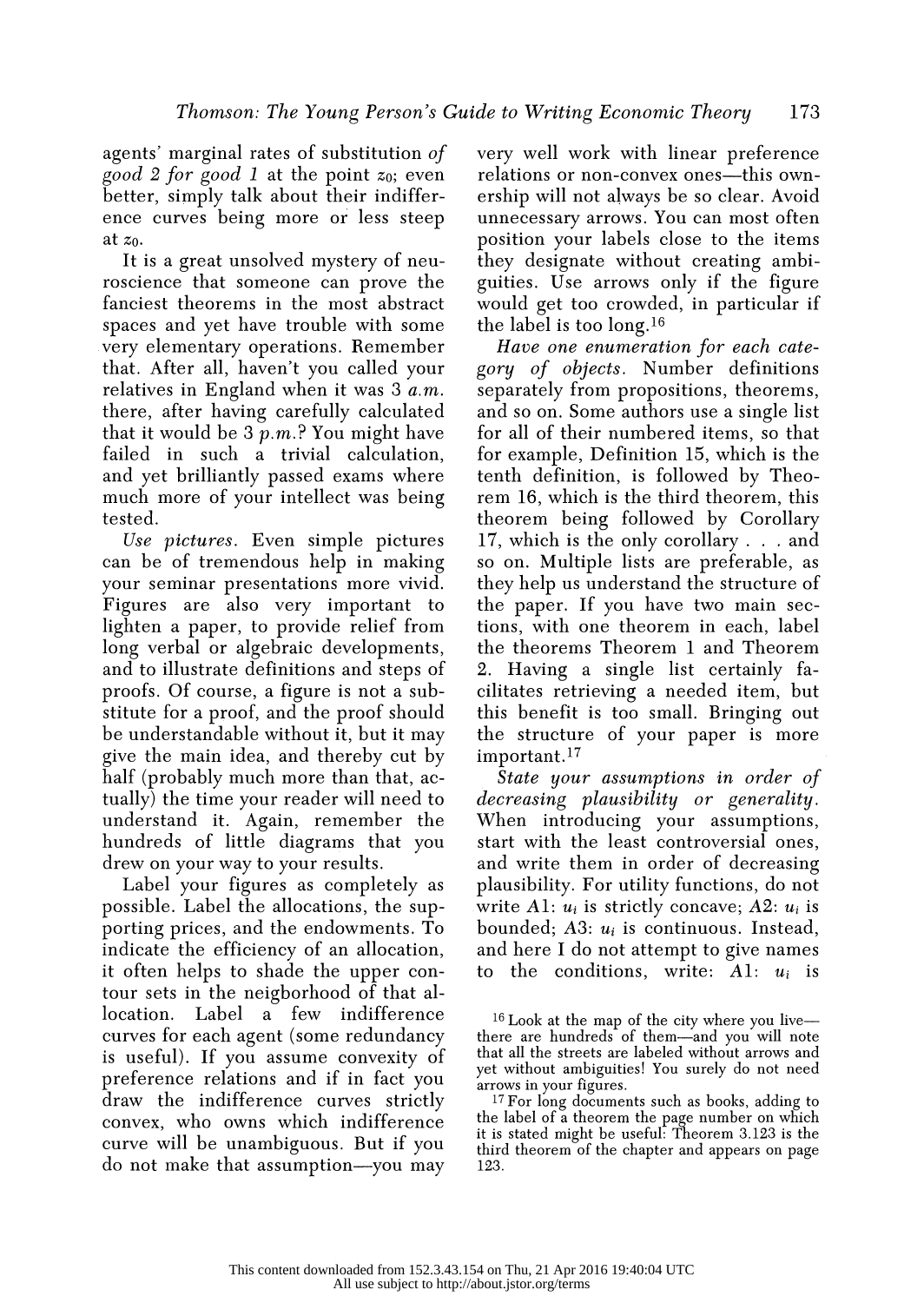continuous; A2:  $u_i$  is bounded; A3:  $u_i$  is strictly concave.

 Introduce your assumptions in re lated groups. For a general equilibrium model, Assumptions A1-A5 pertain to consumers and Assumptions  $B1-B6$  per tain to firms. For a game, Assumptions A1-A3 pertain to the structure of the game and Assumptions B1-B2 to the behavior of the players.

 Figure out and indicate the logical re lations between assumptions and groups of assumptions. If you have many condi tions, and many logical relations be tween them, it is helpful to present these relations in the form of diagrams. The best way to do this is by means of Venn diagrams, each bubble symboliz ing the set of objects satisfying one of the conditions.

 When you draw two partially overlap ping bubbles associated with Conditions  $\overline{A}$  and  $\overline{B}$ , it is because you have identi fied at least one object satisfying A but not  $B$ ; at least one object satisfying  $B$  but not A; at least one object satisfying both.

 You can also use a diagram of arrows and crossed arrows. The advantage of Venn diagrams is that by drawing the bubbles of appropriate size, you can also convey information about the rela tive strengths of conditions. If A is much stronger than B, draw a much smaller bubble for A. If you prove a theorem under B, whereas A was used in previous literature, your reader will certainly want to know how significant your weakening is. You need to give her some sense of it.

 Another advantage of Venn diagrams is that they make it easy to indicate the joint implications of several conditions. If  $A$  and  $B$  together imply  $C$ , the two bubbles symbolizing them intersect within the bubble symbolizing C. With the other technique, you would have to merge two arrows emanating from A



Figure 4. How to indicate logical relations between concepts. Key:  $X$  is the feasible set,  $P$  the set of Pareto-efficient allocations, F the set of envy-free allocations,  $B_{ed}$  the set of allocations meeting the equal division lower bound,  $W_{ed}$  the set of equal division Walrasian allocations. The set of feasible allocations is so large in relation to the set of Pareto-efficient allocations that its bubble does not even fit in the page. There are continua of Pareto-efficient allocations and of envy-free allocations but typically a finite number of Walrasian allocations. A small tip: breaking the boundary of a bubble to make room for its label is the best way to make unambiguous what is being labelled.

 and B and point the merged arrow at C. You will end up with a big mess. A dis advantage of Venn diagrams is that for them not to be misleading, you need to figure out all of the logical relations between your conditions. But this is another advantage: you need to figure out all of the logical relations between your conditions!'8 You will not regret doing the work. When you use arrows, by not linking two conditions, you un ambiguously indicate not knowing how they are related. That option does not exist with Venn diagrams.

 When you use Venn diagrams, you can sometimes draw the bubbles in a way that suggests some of the structure of the sets' they designate: if the set is convex, draw a convex bubble; if it is defined by a system of linear

 <sup>18</sup> An effective way to do this is as follows: figure out all the illogical relations; what is left are the logical relations.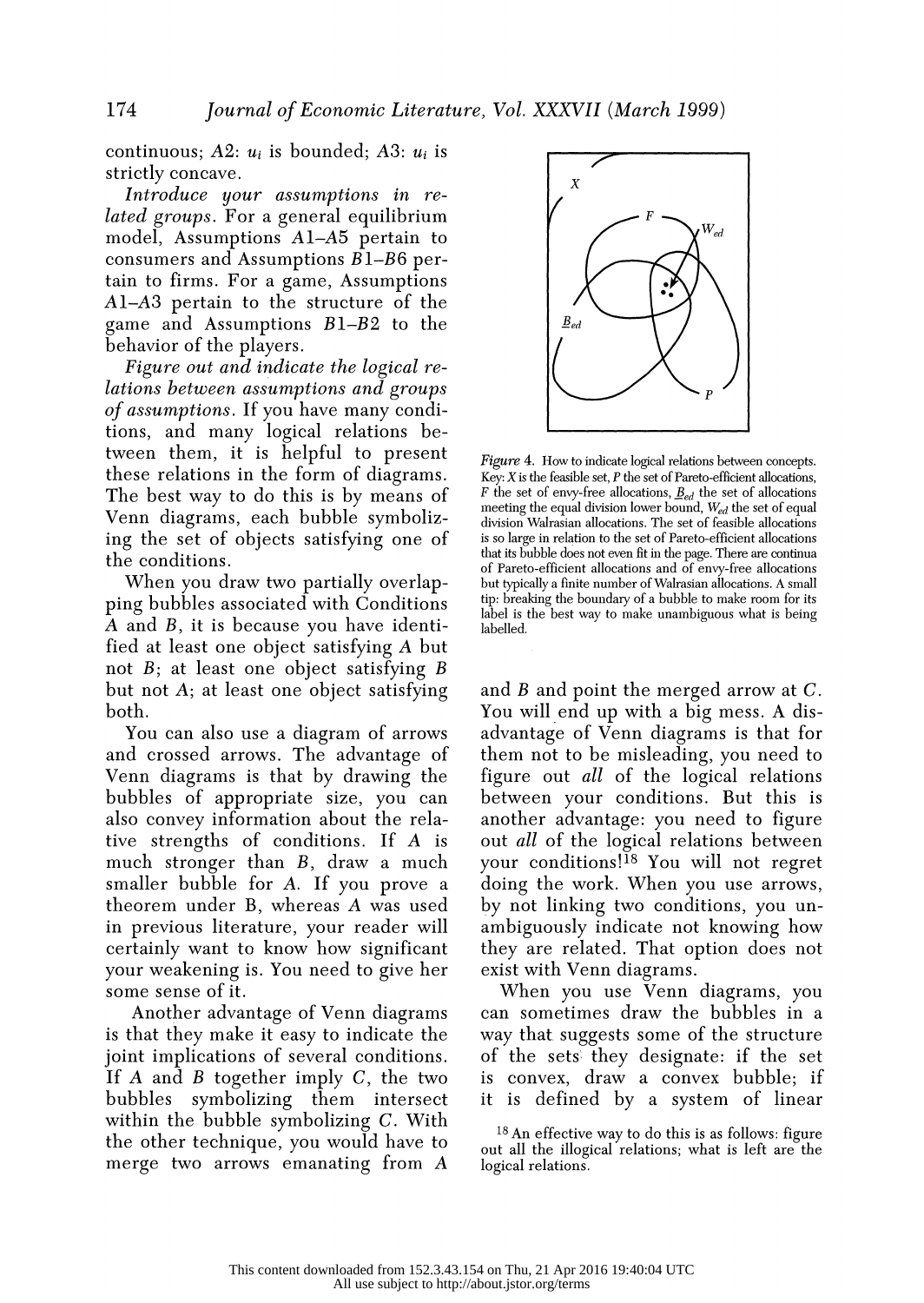

Figure 5. Venn diagrams convey much more information than arrows. The two diagrams seem to convey the same information about logical relations, but the Venn diagram (a) allows you to show that "few" objects satisfy condition A but not condition C, whereas many satisfy condition B but not condition A. It also allows you to place individual objects, such as the Walrasian rule or the Shapley value, in the appropriate places. (b) I made this diagram of arrows deliberately messy to strengthen my claim that Venn diagrams are more informative than diagrams of arrows, but even if I had been fair, bubbles would have looked better.

 inequalities, make its boundary polyg onal; if it is a lattice, draw it as a diamond, and so on.

 Make sure that there are objects sat isfying all the assumptions that you are imposing. Have at least one example. After stating that you will consider economies satisfying Assumptions 1-10, exhibit one that does satisfy all of these assumptions (try Cobb-Douglas; it will probably work). If the class of objects satisfying your assumptions is empty, any statement you will make about all of them will be mathematically correct, but of limited usefulness.

 Use a common format for the formal statements of your results, and for parts of proofs that are similar. If you have several results that are variants of each other, present them in the same format so as to make their relation to each other immediate. If you first state:

 Theorem 1. If A, B, and C, then D and E.

 do not write your next theorem, which differs from Theorem 1 in that C is replaced by C' and E is replaced by  $\tilde{E}$ , as

 Theorem 2. Suppose A and B. In ad dition, consider the class of economies satisfying C'. Then D. Also, E holds.

Instead, use a paralell format:19

## **Theorem 2.** If  $A$ ,  $B$ , and  $C'$ , then  $D$  and  $\tilde{F}$ .

 The relation between Theorems 1 and 2 will then be obvious, and your reader will discover it by simply scan ning them. By choosing a different for mat, you would force her to actually read their entire statements, and make the comparisons, hypothesis by hy pothesis and conclusion by conclusion, that are needed for a good under standing of how the results are related. In some cases, it will be possible to pre sent the two theorems as Parts 1 and 2

 19 This incorrect spelling of paralell (Darn, I did it again!) is an unfortunate consequence of my having finally mastered that of A. Mas-Colell's name (the name for which, in my estimation, the ratio of occurrences of incorrect to correct spell ings is the highest in the profession). Do spell names correctly. Dupont does not want to be con fused with Dupond any more than Schultze identi fies with Schulze. Hernandez and Fernandez are two different people. Thompson is very attached to his "p," and I know for a fact that Thomson has no desire for one.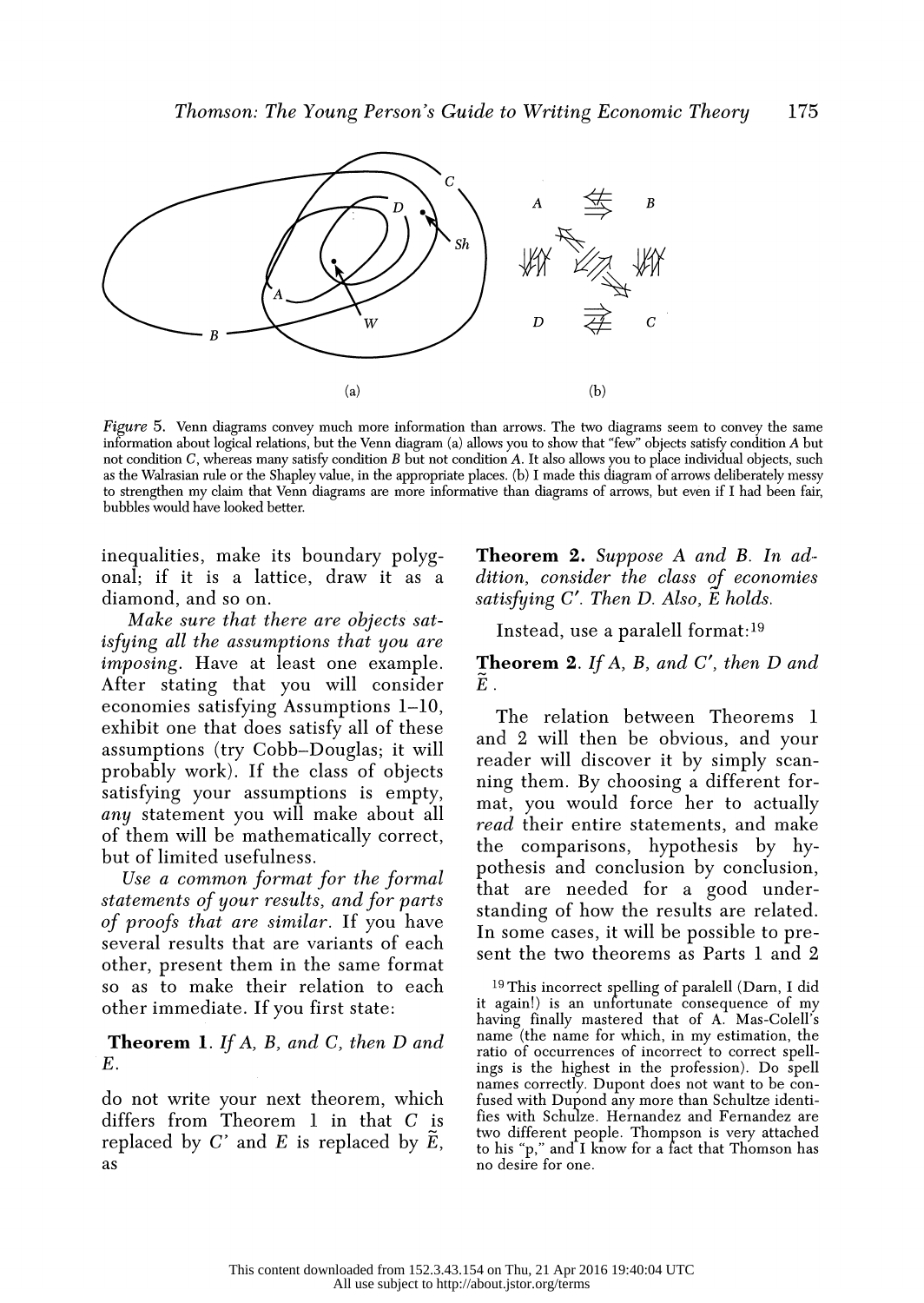of a single theorem.20 Physical proxim ity and common format are two impor tant ways in which you will facilitate your reader's task.

 Similarly, a proof may contain several parts having identical or almost identi cal structures. Present them so as to make this obvious. Instead of writing Case 1 and Case 2 separately, write Case 1 first, and make sure it is in per fect shape; then copy it and make the minimal adjustments that are necessary to cover Case 2. The similarity of phras ing and format will unambiguously sig nal to your reader that if she has under stood the first part, she can skip the second part. Or if she decides to read Case 2, the marginal cost she will incur will be very small.

 Divide proofs into meaningful units, clearly identified. Indent and double in dent to indicate structure. Name and number these units: Step 1, Step 2, Case 1, Subcase la, Subcase lb, Case 2, Claim 1, Claim 2. If the proof is suffi ciently complex, give each step or claim a title indicating its content. Make sure we know whether this title is a state ment that you will prove, or an obvious conclusion that we should reach on our own:

 Step 1: The domain of the correspon dence  $\varphi$  is compact.

 Claim la: The domain is bounded. To see this . . .

 Claim lb: The domain is closed. This follows from Lemma 1.

Step 2: The correspondence  $\varphi$  is upper semi-continuous.

 If the steps are conceptual units of independent interest, and certainly if they are used in other parts of the pa-

 per, as opposed to pertaining to a list of similar cases that have to be checked in turn, call them lemmas (or lemmata, which is the plural form of lemma in Greek; not lemmatas, unless you really have lots of them!), and present them separately. If a proof is long, you may have to number the successive state ments that it is composed of. Then, you can refer to them by numbers. Unfortu nately, this quickly increases the com plexity of the proof, (I mean, how com plex it looks). If you do this, only number the essential statements. For instance, if you end a sentence by estab lishing a statement that is used as a hy pothesis in your next sentence, and if the statement is not used elsewhere, you need not number it.

 Gather all the conditions needed for a conclusion before the conclusion instead of distributing them on both sides. Hy potheses come first and together. Do not write "If A and B, then D since C." or "If A and B, then D. This is because C." Instead, write "If A, B, and C, then D." Especially for long statements, it helps to visually separate the hypothe ses from the conclusions by "then", "we have", or "it follows that". If you write "Since A, B, C, and D," we will not be sure whether you mean "Since A, then B, C, and D," or "Since A and B, then C and D", although technically, the for mer interpretation has to be the correct one.

 Similarly, mathematical statements usually look better when all the quanti fications appear together, preferably at the beginning, instead of being dis tributed on both sides of the predicate. For instance, instead of "For all  $x \in X$ , we have  $x_i > y_i$  for all  $i \in N$ ," write "For all  $x \in X$  and all  $i \in N$ , we have  $x_i > y_i$ ." By the way, this example illustrates a con flict between two of the recommenda tions that I have made. I just advised to separate mathematical expressions by

 <sup>20</sup>Capitalize the word theorem when you refer to a specific theorem, as in Theorem 1 above, but not in a sentence such as "Capitalize the word theorem when . . ." Same rule for propositions, sections, and so on.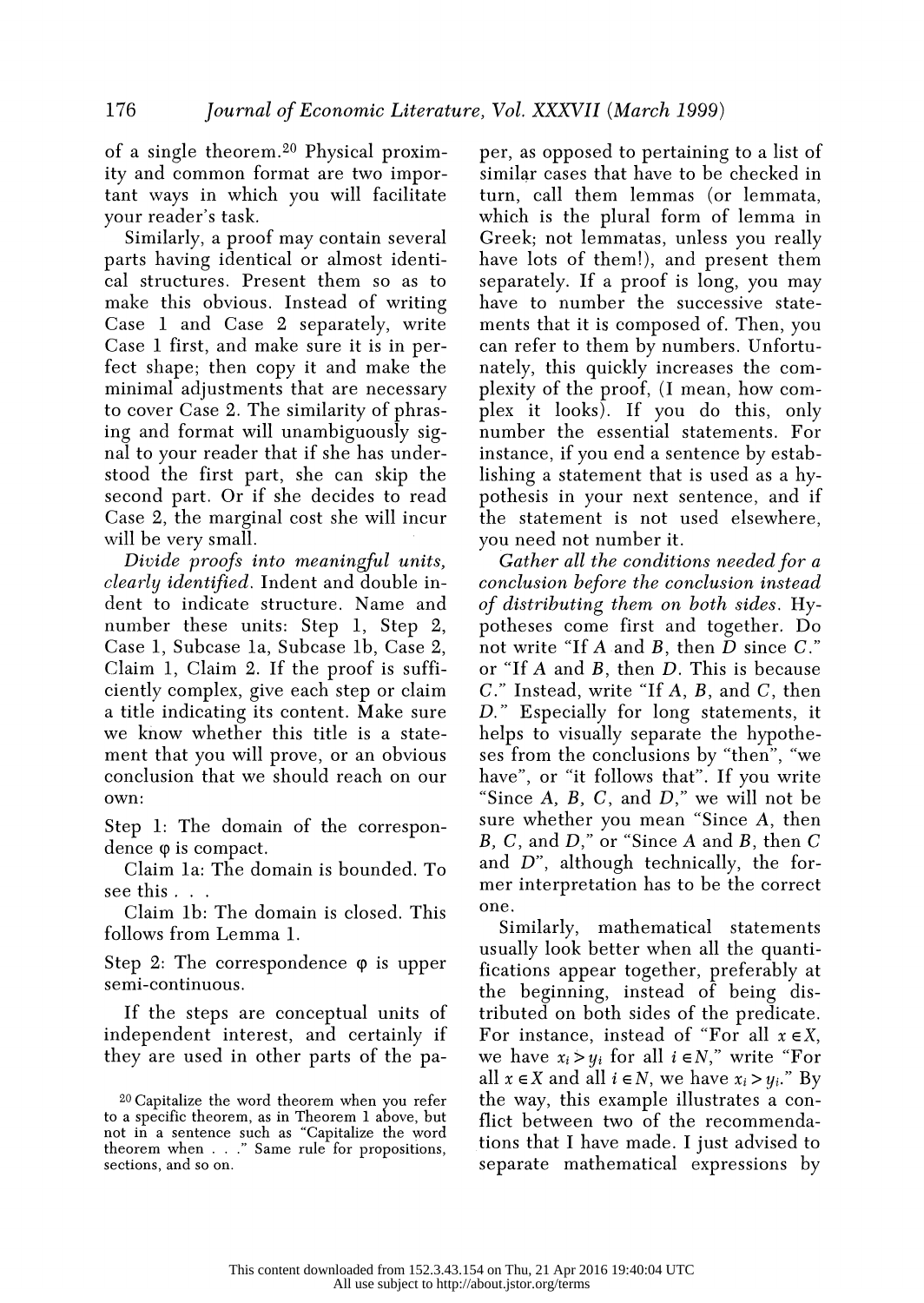English words: "for all  $i \in N$ ,  $x_i > y_i$ ," does not read as well as "for all  $i \in N$ , we have  $x_i > y_i$ ," but the formulation " $x_i > y_i$ for all  $i \in N$ ," in which the quantification over agents occurs after the inequality, also achieves the desired separation, and it is shorter.

 Be specific about which assumptions, or which parts of assumptions, you need for each step. Do not write "The above assumptions imply that  $f$  is increasing" if you need only some of the above as sumptions to prove that  $f$  is increasing. Write "Assumptions 3 and 4 imply that  $f$  is increasing". Even better, if you do not need Part (i) of Assumption 4, write "Assumption 3 and Part (ii) of Assump tion 4 together imply that  $f$  is increas ing". Similarly, if Theorem 3 follows from Lemmas 1 and 2, show us exactly how it follows. Do not write "A and B imply  $C$  and  $D$ ," if in fact "A implies  $C$ and  $\overline{B}$  implies  $D$ ." At a very small addi tional typing cost, you can be much more precise.

 When you cite a theorem, be as exact as possible. Refer to a textbook that most of your readers are likely to own or be familiar with. This is especially important for theorems that exist in sev eral forms; we need to know which ver sion you are using. Also, you should probably cite the English edition of a classic text instead of the translated ver sion in your native language, even though that is the one you know well. So write: "By the Brouwer fixed point theorem (Debreu 1959, p.26) . . . Add ing the page number is a nice touch.

 Verify the independence of your hy potheses. For each hypothesis in each theorem, check whether you could pro ceed without it. Do not write "Under Assumptions  $A$ ,  $B$ , and  $C$ , then  $D$ ," if  $A$ and B together imply  $C$ , or if A and B together imply D.

 Having put together a toy for one of my daughters, I discovered some parts

 left in the box. Either these were re placement parts, or I had done some thing wrong (I will not tell you which, but as a clue, let me say that there never are replacement parts in the box). Similarly, after QED, look in the box for stranded hypotheses. You might have made a mistake, but you might also be pleasantly surprised to find that you can actually prove your theorem without differentiability. Wouldn't you be thrilled if your result applied to Banach lattices (which you did not even know existed two weeks ago), while you thought you were working in boring  $n$ dimensional Euclidean space?

 Sometimes, you will be unable to show that a certain hypothesis is neces sary for the proof *and* unable to con clude without it either. This is an un comfortable situation that should keep you up late at night.

 A given hypothesis may be the con junction of several more elementary ones. Then, try to proceed without each of its components in turn. For instance, if you have shown that "Under compact ness of the set X, conclusion  $C$  holds," do not only check that without compact ness, C might not hold anymore. In stead, ask whether "Under boundedness of X, C holds" and whether "Under closedness of X, C holds."

 Explore all possible variants of your results. If you prove that "A and B to gether imply C," do not limit yourself to that statement. Find out whether simi lar statements hold with A replaced by the closely related conditions  $A'$ ,  $A^0$ , and A, or B replaced by  $B'$  and  $B^*$ , or C replaced by  $C^0$ . Knowing statement P is not enough. Discover as many state ments as possible that are close to P and are also true, and statements that are close to P but are not true. It is as use ful to understand the multiplicities of statements around the one you are proving that could be true but are not,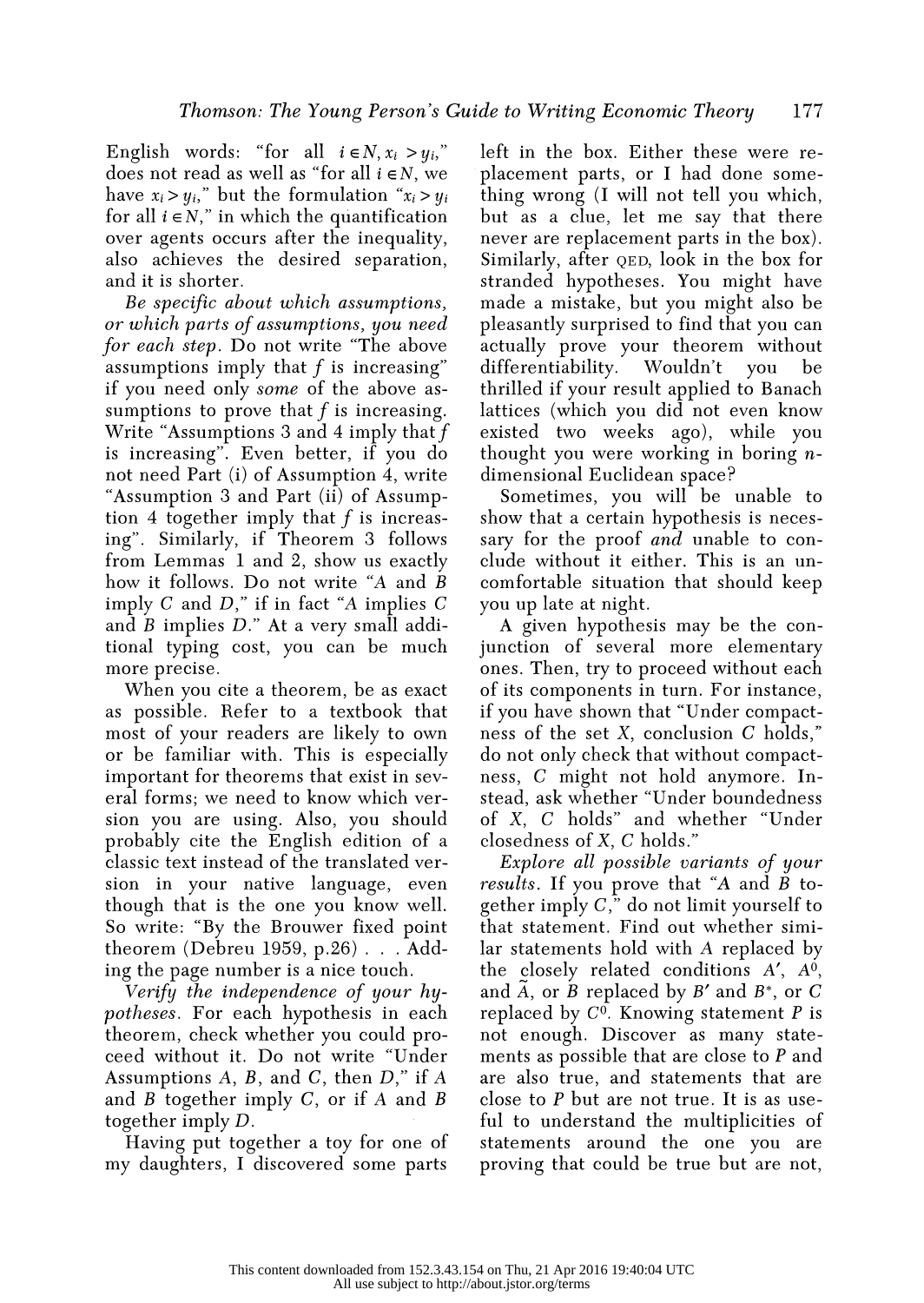as the statement that you are proving. It may even be more useful. Comment on the main variants of your theorem but keep to yourself the least significant ones.

 Do not leave (too many) steps to the reader. Give complete arguments. Some steps in a proof may involve standard manipulations and detract from your main point. Perhaps they should not be in the body of the paper, but in an ap pendix. Do not take them out though. Your reader may not be familiar with a derivation that you have seen and per formed hundreds of times. Just having the option of assessing the length of a step and recognizing the names of fa miliar theorems on which it is based will be helpful to her in checking her understanding of the logic of your argu ment, even if she does not actually read all the details. In general, I do not like too much of the work to be relegated to appendices. When I first look at a pa per, I skip most of it anyway, and if I decide to study it more seriously, I find it annoying to have to go back and forth between the body of the paper and the appendix.

 If you think a step is obvious, look again. Do not think that your errors necessarily occurred in the hard parts of your proofs (I should say, what you think are the hard parts of your proofs). They may very well have hidden in (what you think are) the easy parts, tak ing advantage of your overconfidence. After completing your paper, search for the "clearlys" and "obviouslys" and make sure that what you claimed was clear and obvious is, if not clear and obvious, at least true.21

 Numerical examples are not always useful. It is commonly thought that nu merical examples provide easy introduc tions to complicated proofs. This is true only if the examples are well chosen. A general algebraic expression has in fact the advantage of reminding us of the logic of an argument. If, to fix ideas, you choose  $x_1 = 1$  and  $x_2 = 8$ , the number 9 will refer to the sum  $x_1 + x_2$  but it might be helpful to remember this origin: so write  $1+8$ " instead, " $9 (= 1 + 8)$ ". The expression  $x_1 + x_2$  is often preferable. In a three-player game, write the number of coalitions as  $2^3 - 1$ ; we do not care much if that number is equal to 7.

 Also, by using numerical examples in stead of algebraic notation, you lose track of units of measurement. It makes it harder to check the correctness of expressions.

 When you vary a parameter, as a re sult of which agent l's income goes from 5 to 7 and agent 2's income from 8 to 5, it will soon be difficult to remem ber which ones are the initial incomes, which ones are the final incomes, and whose income is 5 and when. If you use well-chosen algebraic notation, for in stance by calling the incomes  $I_1$  and  $I_2$ before the change and  $I'_1$  and  $I'_2$  after the change, your reader cannot be confused.

 If you insist on using numbers, choose them so that whatever opera tions you perform on them do not turn them into monsters. If you will divide  $x_1$ by 2, choose  $x_1$  even; if you will take its square root, do not choose  $x_1 = 10$ . Actu ally, I take this back. It depends: if the incomes are 5 and 7 initially, and they are cut in half, they will be 5/2 and 7/2 after the change and the fractions will make it easier to remember that they are the new ones. If they were even, you would be tempted to perform the division to get integers and again, the new incomes would be hard to tell apart from the old ones.

In filling a payoff matrix, take all

 <sup>21</sup> Do not deduce from this, however, that sim ply deleting the "clearlys" and "obviouslys" will necessarily eliminate all of your errors.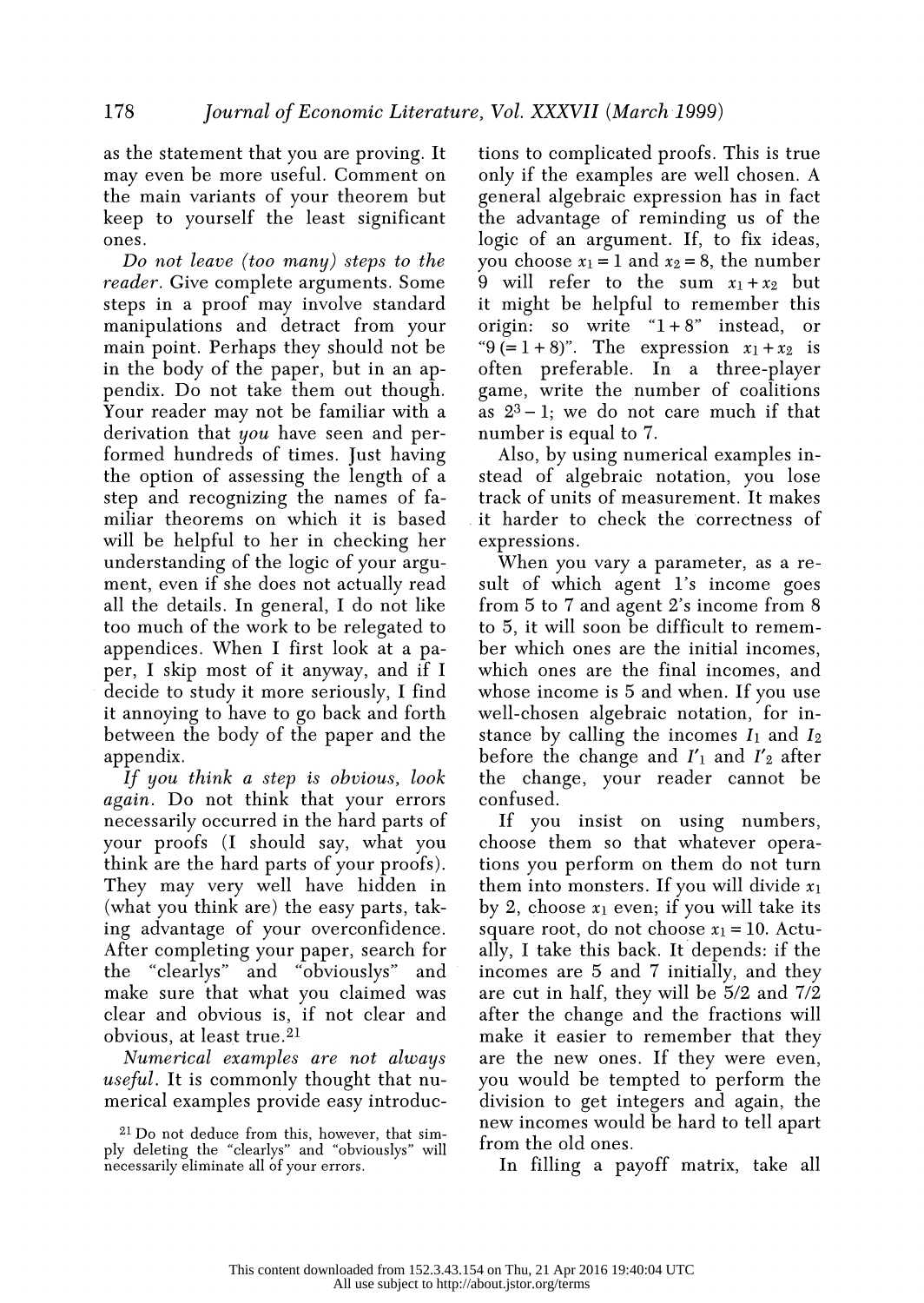payoffs to be integers between 0 and 9 so that you do not need to separate them by commas. In each cell of the payoff matrix you can also place the payoffs of the row player slightly higher than that of the column player.

 More useful than numerical examples are examples with a small number of agents, a small number of goods, and no production. Then you can save on sub scripts, you can use an Edgeworth box, and in your proof you can appeal to the intermediate value theorem instead of to a general fixed point theorem. By the same token, general arguments are sometimes easier to understand than their applications to special situations: it is more transparent why a competi tive equilibrium is Pareto efficient when the proof is presented in the gen eral case than for a Cobb-Douglas ex ample, say. There is indeed little to be learned from the calculations for a special case.

 Similarly, illustrating a general phe nomenon by means of a perhaps incom pletely specified geometric example is more informative than a complete argu ment based on a particular numerical example. The reason is that it may be hard to identify which features of the numerical example are essential to the phenomenon. For instance, to prove that in an Edgeworth box economy there could be several Walrasian equi libria, an example in which preferences are suggested by means of a few indif ference curves for each of the two agents suffices. Of course, a few indif ference curves do not constitute a pref erence map, and you have to rely on your readers' experience with such maps for them to mentally complete your figure, or convince themselves that the completion can be done. The alter native is for you to give entire maps, which in most cases will be by means of explicit numerical representations for

 them. These representations will often be quite complicated, and although they will prove your point beyond doubt, I strongly believe that they will hamper the understanding of the circumstances under which multiple equilibria occur.

 If you want to name your agents, do it in a way that helps. When you think numbering your agents from 1 to 4 is too dry in describing an example, try real names, but choose them carefully so as to make it easy to remember who is who. Naming them Bob, Carol, Ted, and Alice will be cute but may be coun terproductive. Ted most certainly does not belong in this group. Also, they should be ordered alphabetically: Alice, Bob, Carol, and Dwayne are your four consumers.

 In honor of a favorite writer, I have long wanted to call agents 1 and 2 Qfwfq and Xlthlx, but which is actually easier to remember, that agent 1 is endowed with good 1 and agent 2 is en dowed with good 2, or that Qfwfq is en dowed with apples and Xlthlx endowed with oranges?

 By the way, in a seminar, avoid cul tural references that are obscure to too large a fraction of your audience, but by all means, do not avoid cultural references altogether because you fear that some of your audience may not un derstand them. Sometimes it will not be easy to decide. Do you think that in or der to prevent those of my readers who don't know French from feeling ex cluded, I should have resisted the temp tation to quote "Erreur, tu n'es pas un mal," thereby depriving the others of this beautiful maxim? Which of the cri teria of social choice theory is the right one here?22

 22 Once, I referred to Bob and Carol, Ted and Alice in a seminar in which I discussed matching theory, and a member of the audience commented that I was showing my age! I was unfortunately not quick enough-showing my age once again-to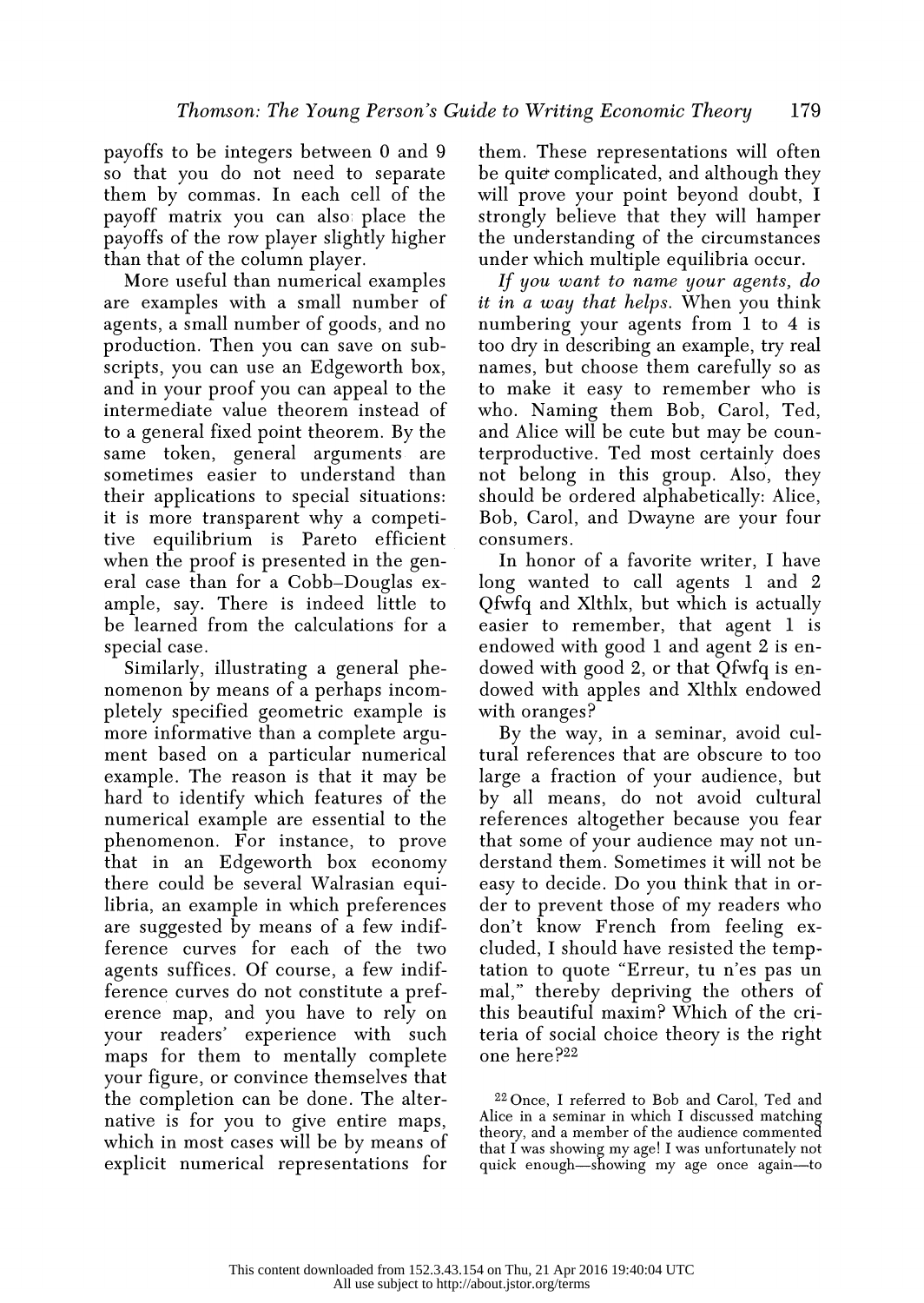Do not collapse two or three simi\_ lar statements into one by indicating the variants in parentheses. Consider the following definition: "The func tion  $f:\mathbb{R} \to \mathbb{R}$  is decreasing (increasing; non-decreasing) if for all  $x, y \in \mathbb{R}$  with  $x > y$ ,  $f(x) < f(y)$  (respectively  $f(x) > f(y)$ ;  $f(x) \geq f(y)$ .

 The only way for us to be sure we understand this triple definition is to read it three times (once for decreasing, once for increasing, and once for non decreasing), and yet it is pretty simple. More complicated statements in that format require a mental gymnastics that will unnecessarily exhaust us. Just re state the complete sentence in the various forms you need. I also have a lot of trouble with "and/or" (or is it " $or/and$ "?).

 Do not start a sentence with a piece of mathematical notation. Journal edi tors will red-pencil you if you do, and I agree with them that it does not look good, especially if the notation is lower case. "x designates an allocation" is not pretty. "I is the set of individuals" is not as bad because  $I$  is uppercase (but what a grammatical provocation!). "Let x des ignate an allocation" is what editors will prefer.

 Be consistent in your writing style. Do not switch back and forth between first person singular, first person plural, and passive forms. If you write: "In sec tion 3, I show that an equilibrium ex ists. In Section 4, we establish unique ness. To prove these results,  $it$  is assumed that preference relations are  strictly convex and have infinitely dif ferentiable numerical representations. For the proof of the main theorem, one appeals to the Brouwer fixed point theorem. Section 5 concludes." your readers will think you need psychiatric help. Are you "I" or "we"? Is it because these assumptions are embarrassing that you suddenly hide behind the pas sive form? Believe me, we have all made embarrassing assumptions. And why do you let Section 5 conclude when you did all the work? The passive form is found awkward by me and our advice here is to have it replaced. "I" is per haps too personal. Between "I" and "we", I choose "we", but if you choose "I," we will respect your choice.<sup>23</sup>

 Similarly, do not travel back and forth between present and future tenses. Do not write: "First, I prove ex istence. Then I will apply the theorem to exchange economies. I conclude with open questions." In most cases, using the present tense throughout, even in describing past literature, is just fine.

 Choose the sex of your agents once and for all. Flip a coin. If it is a boy, rejoice! If it is a girl, rejoice! And don't subject them to sex change operations from paragraph to paragraph.24 Two person games are great for sexual equal ity. Make one player male and the other female. This will actually facilitate talk ing about the game and help your reader keep things straight. It will also save you from the awkward "he or she," "him or her,", "his or her"! Alternatively, you may be able to refer to your

reply that by understanding that I was showing my age, and remarking on it, he was showing his! He was right though. I recently asked the students in my graduate class whether they understood the allusion. Not one of them did. And yet, "Bob & Carol & Ted & Alice" (it's a movie) came out only yesterday (30 years ago, to be precise)! From now on, I will use this example only when I give lectures in retirement homes.

 <sup>23</sup> As a reader, I rather like the "I" form, which is more engaging, but I am not comfortable using it in formaf papers. I use "I" here only because of the informal style that I chose for this paper. Para doxically, the "we" form is less obstrusive than the "I" form. "We" can also be interpreted as "you and the reader," whom you are taking along, but then be careful if you refer to "our previous work".

<sup>24</sup> For a book, alternating between male and female between chapters might be acceptable though.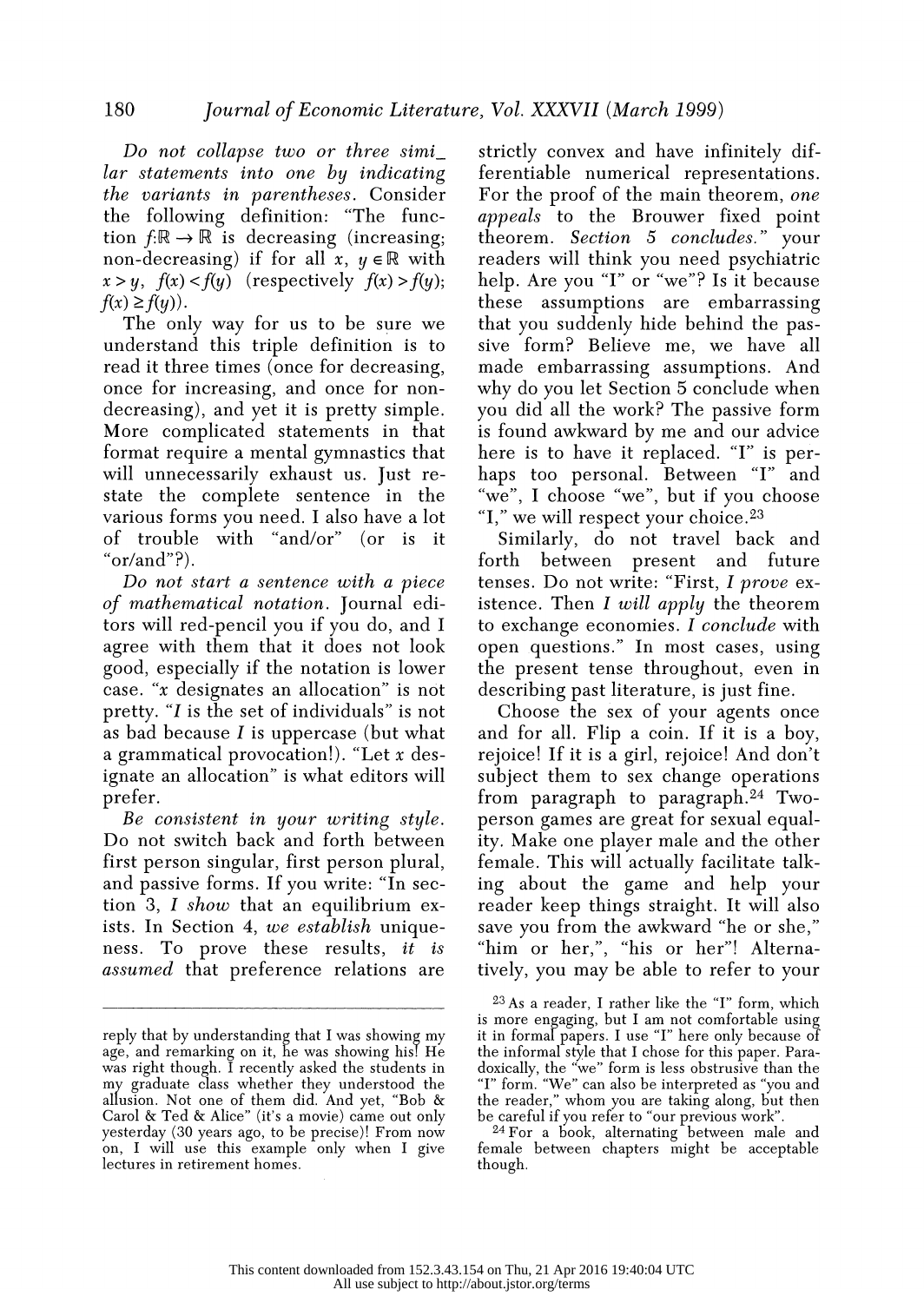agents in the plural, or choose one of them to be a firm, and refer to it as "it."

 Be consistent in your choice of run ning indices. If  $N = 1, ..., n$ , do not write interchangeably "for all  $i \in N$ ," or "for all  $i \in 1, ..., n,$ " or "for all  $i = 1, ..., n$ ." Pick one formula and stick to it. In most situations, the quantification on the set of agents (to take an example) is clear. Skip it and write "for all  $i$ ." This helps keep down the density of symbols. In general though, it is good to indi cate membership explicitly. For in stance, instead of "There exists z for which . . .", write "There exists  $z \in Z$  for which . . . ." Therefore, for consistency of style and esthetic reasons, when everything else is explicity quantified, it bothers me a little not to see member ship indicated for the set of agents, even if it is pretty obvious that they come from N and not from Mars. So instead of "For all  $i$  such that  $\dots$ , I would write "For all  $i \in N$  such that . . ."

 Do not put quantifiers in the middle of a sentence in English. A sentence such as

"Blah, blah, blah,  $\forall x$  such that  $P(x)$ , blah, blah, blah  $\exists y$  such that  $Q(x, y)$  and blah, blah, blah."

 does not look good. Write "for all" and "there exists." If the mathematical statements introduced by the quantifi ers are complex enough, pull them out from the text in English and display them on separate lines, as follows:

"Blah, blah, . . . , blah, blah,

 $\forall x$  such that  $P(x)$ ,  $\exists y$  such that  $Q(x, y)$ , and blah, blah, blah."

 The quantifications should always be unambiguous. Remember also that tak ing the negation of a properly written mathematical statement, with no hidden quantifications, is a trivial operation.

 The only mathematical symbols that do not bother me in a text in English are  $\leq$ ,  $\subseteq$ , and  $\in$ , (and the other symbols of the same kind such as the strict in equalities, the strict inclusions, the preference statements, . .), read as prepositions or verbs.

"Blah, blah, blah, since  $x \leq y$ , and  $x \in A$ , and therefore, blah, blah, blah, f is continuous," is fine.

 3 situations where it is convenient to quantify once and  $\forall^{25}$ . For instance, you can open your proof by stating: "In what follows, S denotes an arbitrary ele ment of  $\Sigma$ ." Then the requirement that the function  $F:\Sigma \to \mathbb{R}^2$  satisfies "for all  $S \in \Sigma$ ,  $F(S) > 0$  " can simply be written as:

# Positivity:  $F(S) > 0.26$

 Indicate the end of proofs clearly. Use QED (for quod erat demonstran  $dum$ , or Halmos'  $\Box$  (I suppose, for quod erat quadrandum.<sup>27</sup>). Delete

 25 See the problem with starting a sentence with a piece of mathematical notation (Section 6.10)! When I wrote earlier that you should not put quantifiers in the middle of a sentence in English, I should have said: do not put them anywhere in such a sentence.

 $26$  Or " $F > 0$ ". By the way, do not place your foot note markers at the end of mathematical expres sions, as they will look like exponents. Placing them beyond the punctuation mark, as the typographical convention requires, and as I have done here, helps, although logic would sometimes dic tate that the marker be attached to a word inside the clause (or the sentence) that ends with the punctuation mark. Compare the marker for this footnote with the marker for the previous one: the position of that earlier marker did not create any ambiguity, as I am sure that you did not think that my intention was to raise the universal quantifier to any power; still it did not look pretty. The same problem arises with quotation marks. I just wrote  $\lq F > 0$ ". The rule is to write  $\lq F > 0$ ." This is in agreement with logic if you think of the whole sen tence, including the period that ends it, as being the unit that is being discussed. In other contexts, it may be the requirement " $F>0$ " that is under discussion but here, and given that quotation marks look a little like double prime, I admit that placing them after a needed punctuation mark is better, so refer to the requirement  $\mathbf{r} > 0, \mathbf{r}$  whi is proved in Section 2.

27 Circulus? What about a little circle to indi cate the beginning of a proof, matching the little square that closes it?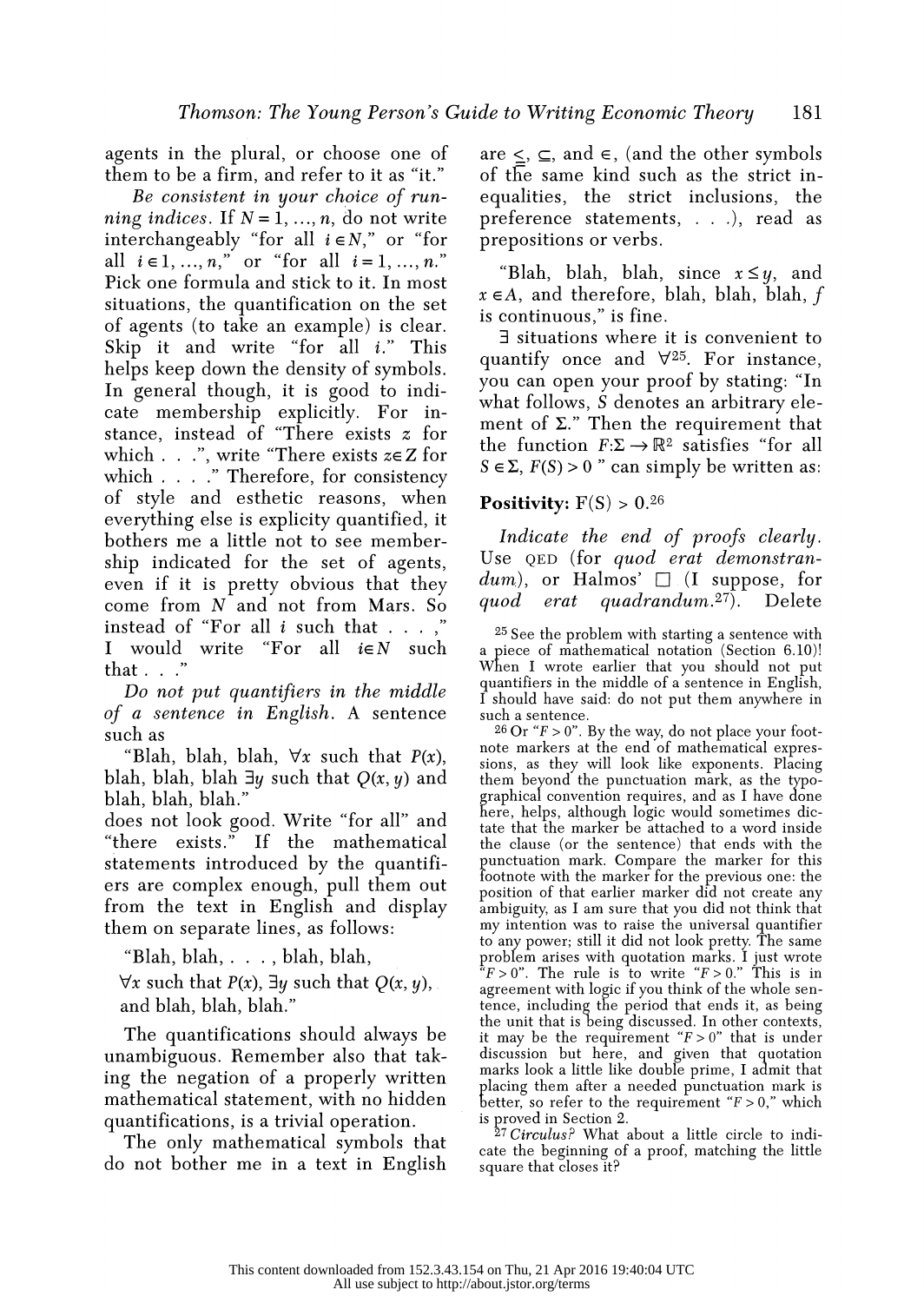the redundant "This completes the proof," which precedes  $\Box$  in your current draft.

### 6. Conclusion

 If you follow all of the above recom mendations, not only will you be pleased with yourself, your seminar audiences enlightened, your classmates impressed, your parents proud of you, and you will land a job in a top-five de partment, but most importantly, your adviser will be happy. I readily admit that each of them does not amount to much. However small imperfections, when added together, will take your pa per over the line that separates those that can be understood from those that can not. An Archimedian principle is at work here. You will lose your readers or your seminar audiences much earlier than nec essary. In fact, you too will be confused.

 Do not fool yourself: very few of your readers will take the time to understand your whole paper, and a large fraction of your seminar audience will not have the faintest idea of what you are talking about when you are half-way through. So, every bit will help in keeping the attention of a few a little longer.

 If you are used to certain notational conventions, or terminology, or ways of structuring a proof, they almost neces sarily seem the best to you, and perhaps the only ones worth considering. You have to be open-minded and genuinely experiment with other formulations. Only then can you decide what is truly best. The first few times you use a new piece of notation or a new term or a new format, it will appear strange to you. Give it a chance.

 Let time elapse beween revisions. If your paper is so familiar to you that you essentially know it by heart, you will never discover your mistakes. You need to let it sit in a drawer for a while.

 When you pick it up again, it will have a freshness that will allow you to see immediately where it can be improved.

 Good writing requires rewriting, and rewriting again. When after many drafts, your paper has become like a smooth and shiny pebble that fits snugly in the palm of your hand, treat yourself to a box of Belgian chocolates. And if you have found these recommendations useful, please save me one!

# 7. Related Literature

 As I started circulating this paper, several readers gave me references to similar pedagogical essays written by mathematicians. I am happy to report that their recommendations are not al ways in contradiction with mine. I found Nicholas Higham (1993) particu larly helpful. Paul Halmos' essay in the Norman Steenrod et al. (1983) vol ume is often cited and deservedly so. Leslie Lamport's (1986) manual is beau tiful. (I will even consider forgiving the author for his maxim "All axioms are dull.") William Strunk and Edmund White (1979) is a well-known general manual of style. The Merriam-Webster Dictionary of English Usage is an invaluable source, and I am quite fond of the American Heritage Diction ary of the English Language. An exam ple of a beautifully written text is the monograph by Gerard Debreu (1959).

#### **REFERENCES**

- American Heritage Dictionary. 1992. Houghton Mifflin Company, Third Edition.
- Bachelard, Gaston. 1938. La Formation de l'Esprit Scientifique.
- Chicago Manual of Style. 1993. Fourteenth edition. Chicago and London: U. Chicago Press.
- Debreu, Gérard. 1959, Theory of Value. New York: Wiley.
- Goldman, William. 1973. The Princess Bride. Balentine Books.
- Higham, Nicholas J. 1993. Handbook for the Mathematical Sciences. Philadelphia: Society for Industrial and Applied Mathematics.